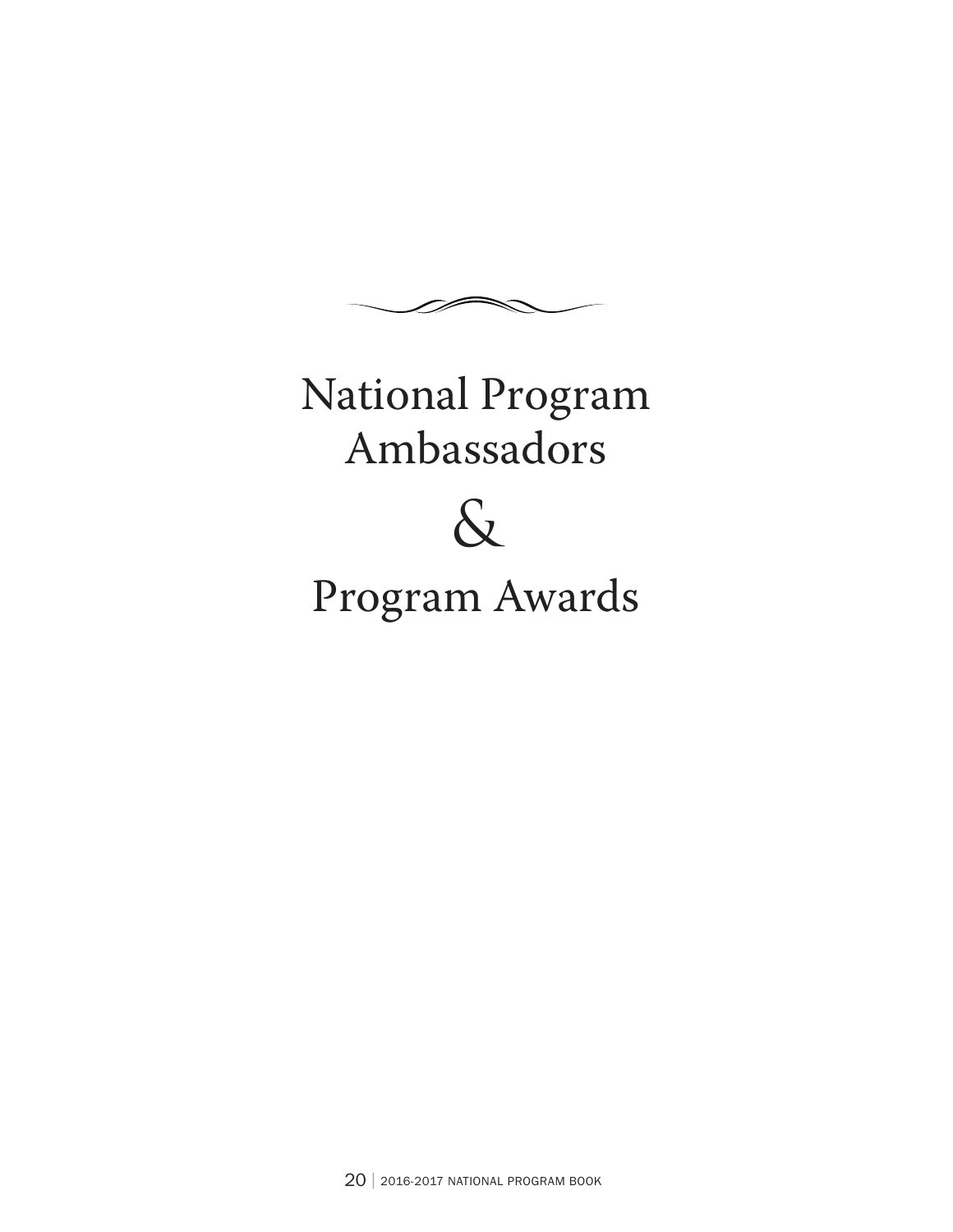# Americanism Ambassador



#### DEB HANES

Americanism Ambassador 2925 Ellamarie Drive Kalamazoo, MI 49006-2126

#### What are you most passionate about this program and why?

I am most passionate about trying to reinvigorate true patriotism in our country. Patriotism should be an everyday thing, not something attached to national tragedies or holidays. Citizens tend to rally around terrible things, such as school shootings, terrorist attacks at home and abroad.

I would like to have people understand that at a sporting event when the National Anthem is played that it is not the time to go to concessions or to have a conversation with the person next to you. If I could make things the way I think they should be, every athlete at every level would stand with their hand over their heart when the anthem is played. They would remove hats, helmets, whatever headgear they might be wearing. Young people idolize athletes. I wish I could start a movement by having athletes exhibit patriotism by honoring the flag so their young fans would emulate them.

#### If you could talk to every Auxiliary member at one time, what would you tell them about your program?

We have the unique opportunity to reach literally millions of people every day. There are many avenues to communicate our mission. First and foremost these days is Facebook.

Facebook can be a powerful tool – good or bad. I would ask them all to be positive. We can do so much to share educational things about patriotism and Americanism. We can inspire and ignite enthusiasm.

However, one wrong post on Facebook can take away months of positive information. So please be careful about what you put on Facebook.

I would also remind them that at any time they post ANYTHING that mentions VFW Auxiliary they are speaking on behalf of every single one of us.

After Facebook, the next most powerful way to reach others is to go outside and meet others in person. Be positive. Consider wearing your membership pin. If we could all get in the habit of wearing our pins, you would start to see other Auxiliary members and know by seeing them that you are part of the larger whole. You will automatically feel a bond with that sister or brother you see on the sidewalk.

Remember, friendship builds membership.

#### What experience do you have in this program?

I was raised in the VFW. I have been taught patriotism and respect for our flag since I was a toddler. I lived Americanism. I grew up in my grandparents' VFW Post. At the time the majority of members were World War II veterans. There were SO many of them. Respect for our country and our flag were something they lived, and by doing so, we learned almost by osmosis how one shows respect to flag and country.

The depth of my patriotism is actually difficult to verbalize. It is in my bones. We have younger generations that honestly do not understand what patriotism actually means.

#### What are you most excited about for the 2016-2017 program year?

I think the most exciting thing about this year will be the continued addition of male members. Not only for the increase in membership, but it reminds us we need to teach new members the "why" of what we do. If we are to lead as Ambassadors we need to go right back to square one. New members do not know the first thing about our programs. It is an opportunity to "get back to basics". If we want them to work beside us, we need to teach them the basics of what it is we do. I think it would be good for all members to start at square one and review why we do what we do.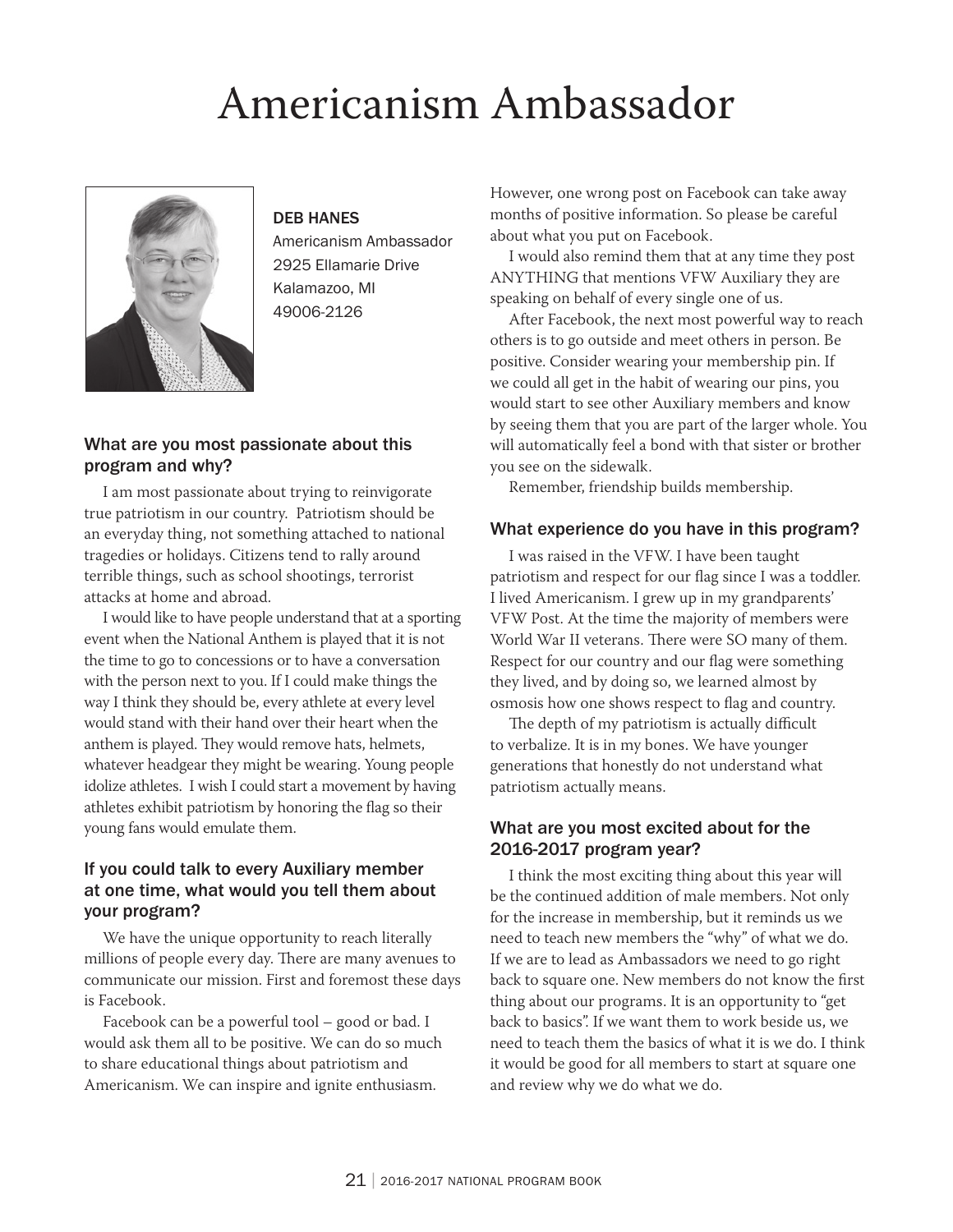### Conference Chairmen



**BIG TEN STATES** Sandra Uzell 34106 Chagrin Boulevard #4106 Moreland Hills, OH 44022-1043



**EASTERN STATES** Penelope Trottier 20 Oakdale Avenue Pawtucket, RI

02860-2512



SOUTHERN STATES Patricia Kemp 4700 London Circle Orange, TX 77632-1416



**WESTERN STATES** Sue Tartaglione 533 Calle Conejo Fountain, CO 80817-1601

### Americanism Awards

#### AWARDS FOR DEPARTMENTS AND DEPARTMENT CHAIRMEN:

- 1. Citation to each Department Chairman for participation in this program.
- 2. *Unwavering Support Gift Certificate* to one Department Chairman in each Program Division for the best promotion of Flag education both in the Auxiliary and in the community.
- 3. Outstanding Performance Award in each Program Division based on criteria listed on Page 1 and for the promotion of the Program Goals on Page 4.

#### AWARD FOR NATIONAL CHAIRMEN: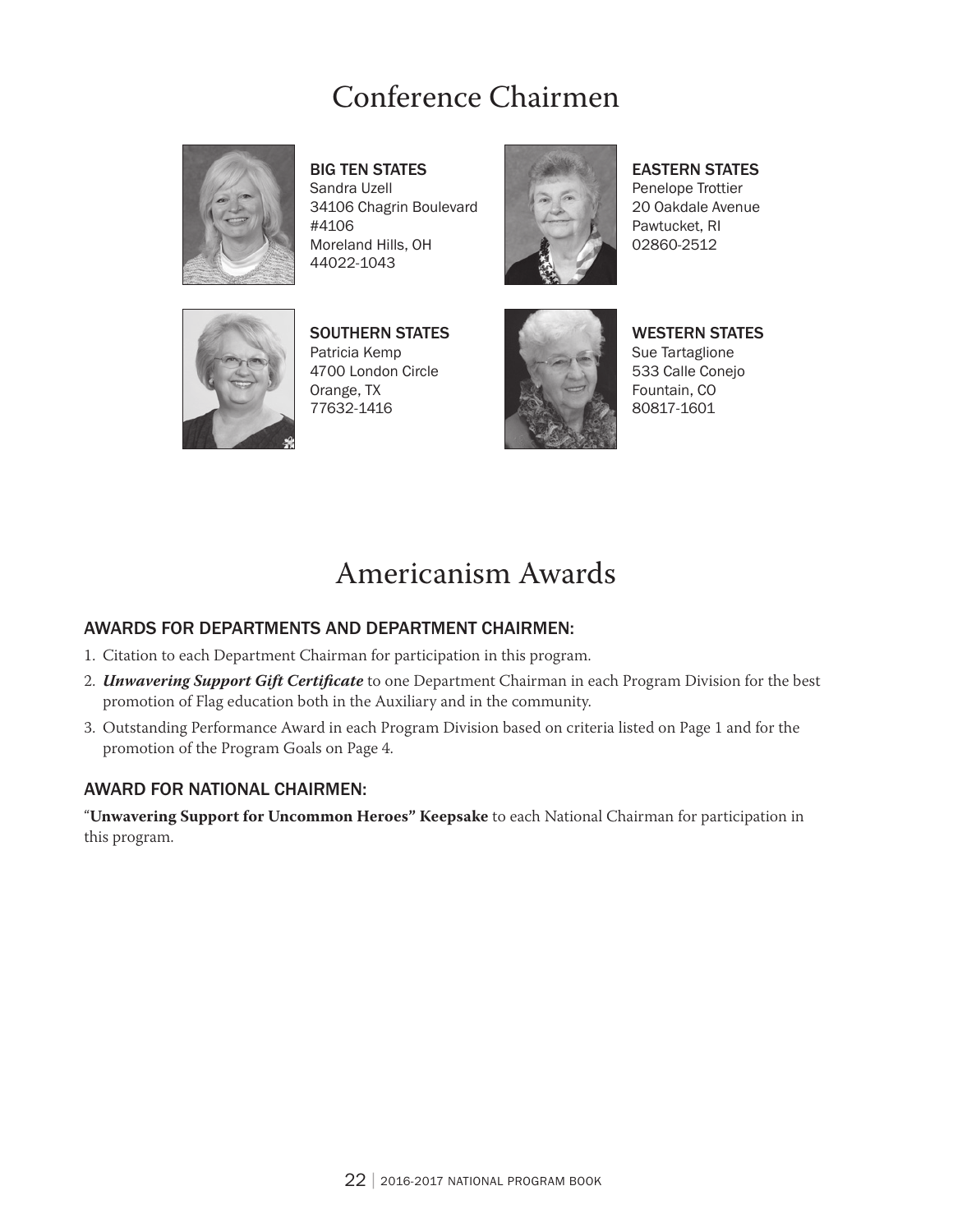# Chief of Staff/Extension Ambassador



#### LINDA COMPTON

Chief of Staff/ Extension Ambassador P.O. Box 160 Wayne, OH 43466-0160

#### What is the No. 1 way to connect with your community through the Extension Program?

Publicity about your Auxiliary activities and programs is an excellent way to show your community what we do to support our veterans. In addition, we can demonstrate our participation to help youth with scholarship opportunities and school programs to teach patriotism and flag etiquette in the classroom. Positive visibility in our communities will encourage the recruitment of new members and help us grow our Auxiliaries.

#### If you could talk to every Auxiliary member at one time, what would you tell them about the Extension Program?

Each of us joined the Auxiliary under the eligibility and service of a veteran who honorably served in a foreign war and was recognized with a service medal or campaign ribbon. That military service makes you eligible to become a member. We must all get involved! We can fulfill the obligation we took when we became a member by mentoring other members. Help members understand our programs, encourage them to become officers, and make them feel needed. Remember those members who can no longer attend the meetings and look for ways to involve them. Ask members to mentor our youth by visiting schools and presenting classroom programs. Encourage members to remember our veterans by visiting hospitals and nursing homes to make their lives a little brighter.

#### What are some unique resources that members should be aware of for the Extension Program?

- The Healthy Auxiliary Tool Kit:
	- R U Healthy Checklist Healthy Auxiliary Member Questionnaire Auxiliary Meeting Clinic Healthy Communication Phone/Text Tree Good Job Certificates Health Certificates
- • Current Podium Edition Bylaws, *Booklet of Instructions and Ritual*
- • Auxiliary Traditions video and handout
- • 5 Essentials of an Auxiliary Cards
- Starting a New Auxiliary Cards
- Mentoring Guide
- • PowerPoint presentation for Bachelor Posts considering an Auxiliary
- • Ambassador bulletins and Conference Chairmen bulletins
- • Ambassador blog posts at vfwauxiliaryprograms.blogspot.com
- VFW Auxiliary website

#### How can members best support their VFW Post through the Extension Program?

Recruiting new members is a great way to support our VFW Posts. With the newly expanded eligibility requirements for the VFW Auxiliary, there are now at least 12 people who may join on the eligibility of a veteran. We must engage and get involved. Our veterans and their families need us. Our VFW Posts will come alive with our help as we reach out to not only our veterans but the youth and senior citizens in our communities. An increase in the Auxiliary membership provides tremendous support for our national programs and delivers "Unwavering Support for Uncommon Heroes"™.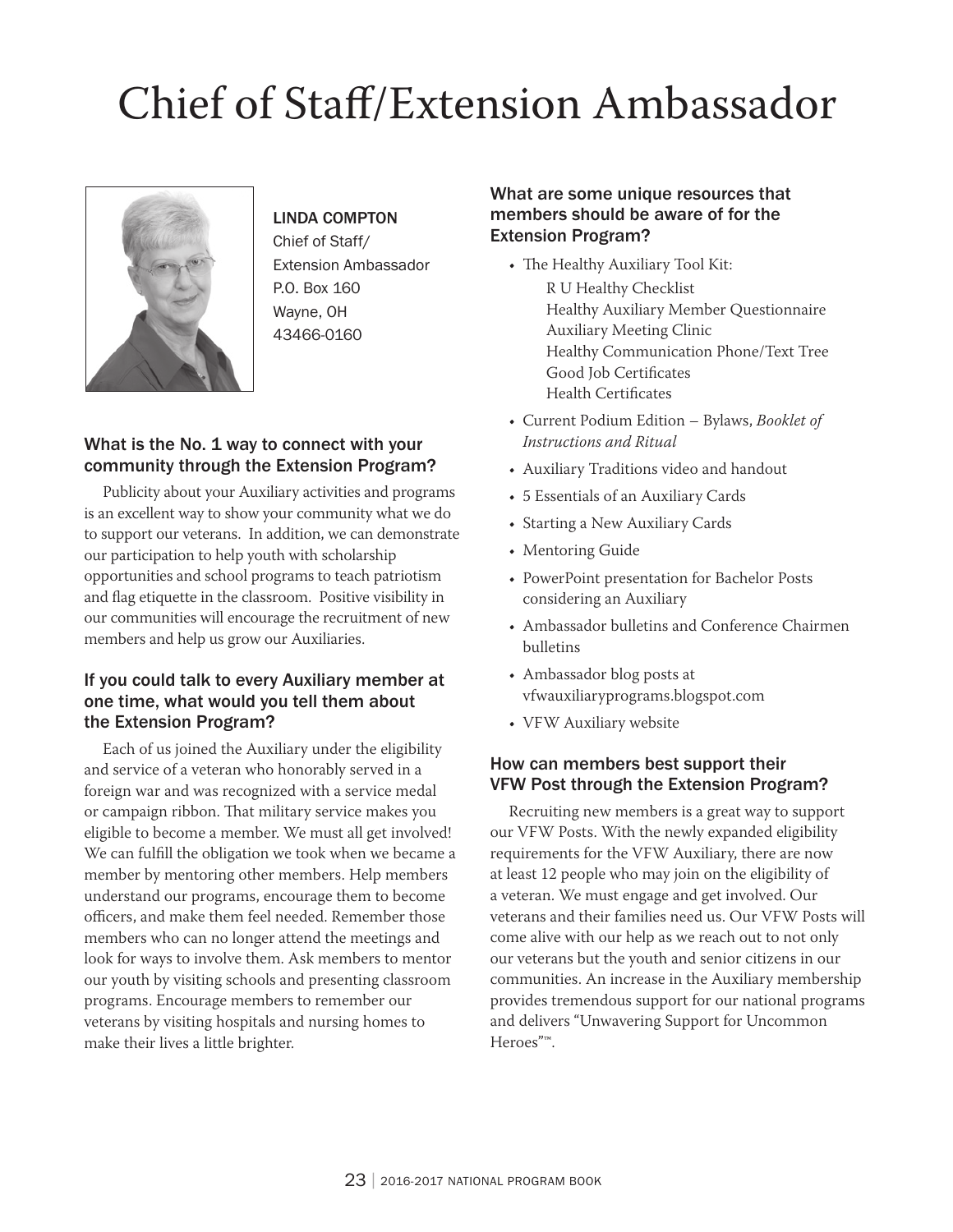### Extension Awards

#### AWARDS FOR MEMBERS:

1. *Unwavering Support for Uncommon Heroes* Keepsake to one member in each Department who assists in revitalizing his/her Auxiliary and who uses the Healthy Auxiliary materials. One nomination from each Department Chief of Staff is due by March 31, 2017, to National Headquarters.

#### AWARDS FOR AUXILIARIES:

1. *Unwavering Support for Uncommon Heroes* Citation to one Auxiliary in each Department that best used publicity, i.e. radio/TV/social media, in forming their Auxiliary or revitalizing their Auxiliary. One nomination from each Department Chief of Staff is due by March 31, 2017, to National Headquarters.

#### AWARDS FOR DEPARTMENTS:

- 1. \$50 to the Department for each new Auxiliary instituted between July 1, 2016, and February 28, 2017, provided transmittal and proper paperwork is received at National Headquarters by March 31, 2017.
- 2. *Unwavering Support Gift Certificate* to one Department Chief of Staff in each Program Division based on the promotion of Mentoring in the Auxiliary.
- 3. Outstanding Performance Award in each Program Division based on criteria listed on Page 1 and the promotion of the Program Goals as listed on page 6.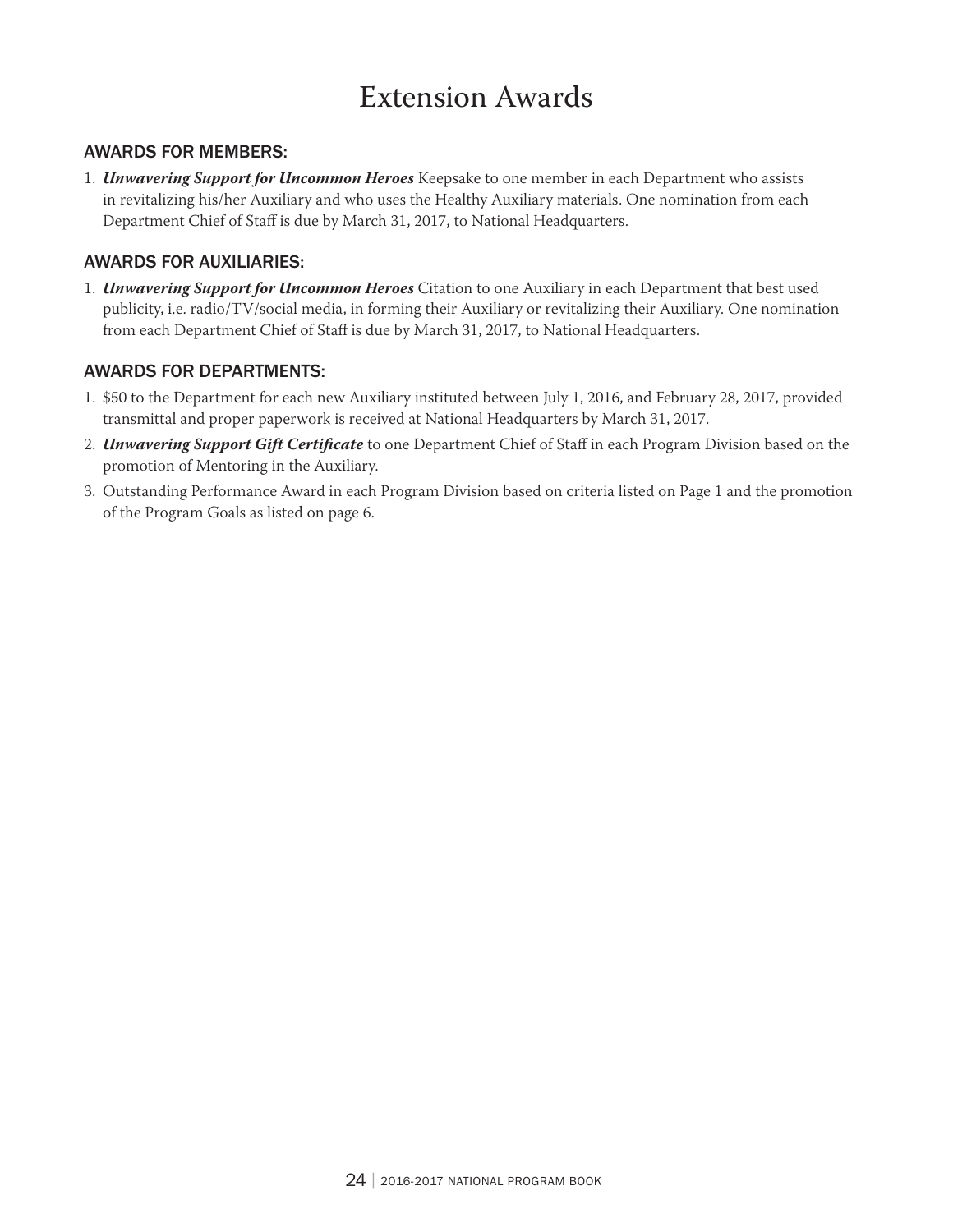# Hospital Ambassador



#### JANICE HOLM

Hospital Ambassador 349 Rainbow Lake Drive Brevard, NC 28712-7721

#### What are you most passionate about this program and why?

This program touches people in the most profound and significant way with an instant sense of self-worth through an act of kindness for another. Mere minutes of our time and attention have an enormous positive effect on the attitude of someone, a stranger to us, who may not be feeling well or possibly feeling forgotten. The spiritual uplifting of another brings brightness to their day that ultimately can affect their healing. That's powerful!

#### What is the No. 1 way to connect with your community through this project?

The No. 1 way to connect with the community is through networking. Networking with churches, civic organizations, schools, local businesses, and other veteran advocates in your area will accomplish much more, not only in sponsorship of events and activities, but more importantly, in the availability of manpower. A byproduct of partnering on a regular basis with other groups in your community is the opportunity to promote in a wider scope the awareness of the need for more hospital, clinic and nursing home volunteerism.

#### If you could talk to every Auxiliary member at one time, what would you tell them about your program?

I would tell them this program has an effect on both the volunteer and the recipient of their efforts like no other and it's instantaneous. Participating is only as demanding as they want it to be. It's the time they can afford to give to it and the efforts they choose to expend doing it. From the very simple visiting patients in their rooms to becoming a friend to a nursing home resident, from helping a hospital with directing patients to the various departments within it to making reminder calls for upcoming appointments, from assisting with conducting an event to helping a resident or patient with a craft, from using their God-given talents to utilizing their professional skill sets, and from volunteering at a local hospital, clinic or nursing home to a VA Medical Center. Volunteer opportunities are as diverse as every individual volunteer.

#### What are some unique resources that members should be aware of for your program?

Aside from the resources provided in the Hospital Program Guide, website and blogs, the best resource for the Auxiliaries is through their local medical facilities. Every facility has its own unique needs for volunteers and activities that are geared to their patient, resident or client services.

#### How can you involve families through this program?

The most heartwarming feeling that comes over a patient in a hospital is when an entire family comes to visit them, without any personal family ties to them, and it radiates throughout the entire room. Many families look for opportunities to teach their children what it means to be a good neighbor. You can reach these families through churches, the county board of education and libraries. You can also try to involve families through the Parent Teacher Association. There are many volunteer opportunities that can interest families in volunteering at nursing homes such as holding a picnic in the garden of a nursing home, assisting the residents in maintaining a raised vegetable garden, or if the family is musically inclined have a sing-a-long to engage the residents. There is also the Veterans Voices Writing Project that provides a perfect opportunity for a family to learn about the experiences of a veteran and how it has impacted his/her life bringing an awareness they would not have otherwise learned.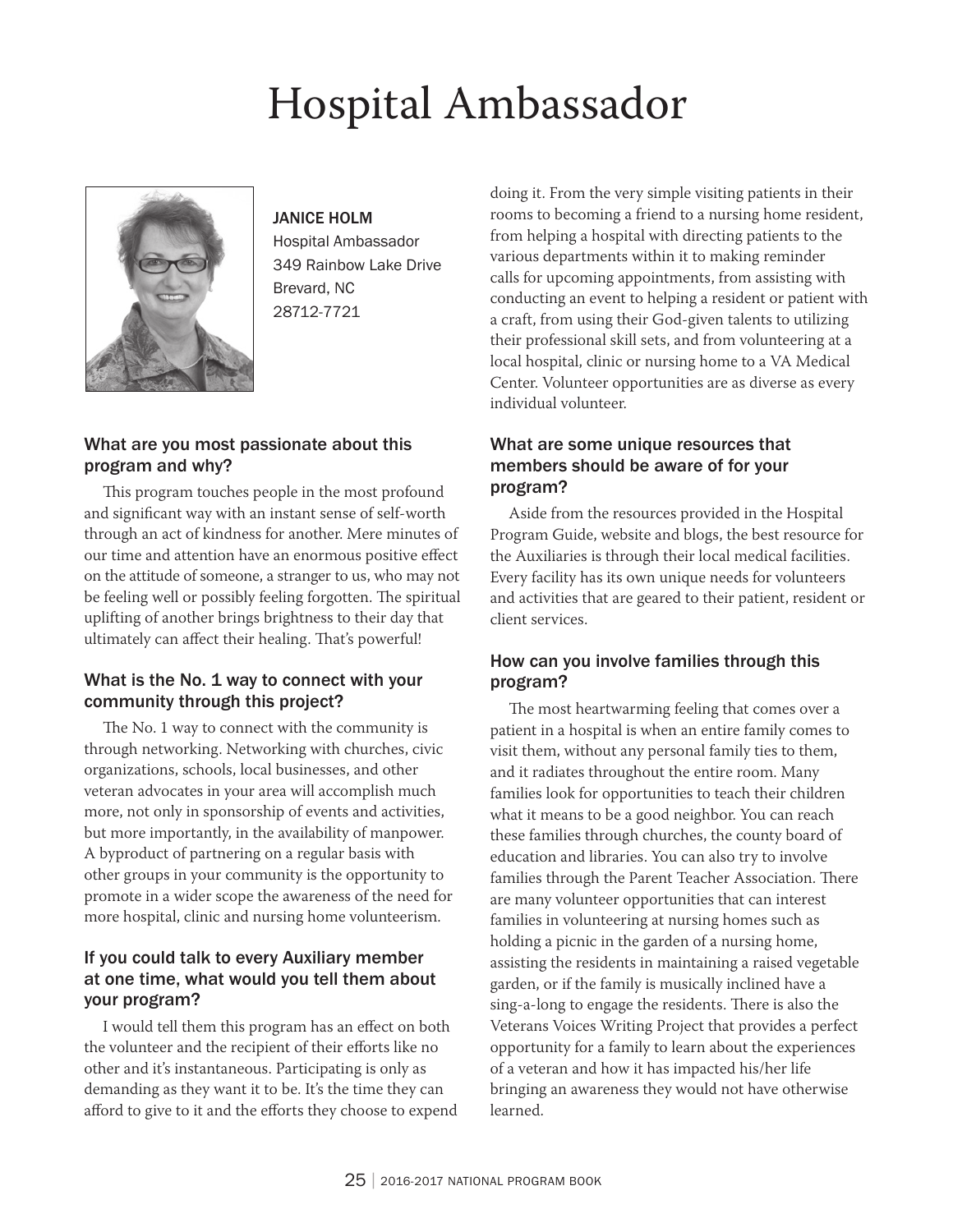#### What experience do you have in this program?

Since I was a teenager, volunteering at a medical facility has been a passion of mine. I volunteered at a local hospital in my neighborhood as a middle schooler for two years and currently at a VA Medical Center in my area for the last 15 years. To give you a quick idea of what I have done, I've visited patients bringing them reading material and/or personal care items; held regular weekly positions calling patients to remind them of an upcoming appointment, doing a variety of office work, and working on special projects; I've assisted with special events at several local nursing homes; and helped with fundraisers for various patient needs in local medical facilities.

#### What are you most excited about for the 2016-2017 program year?

I'm most excited this year about having the opportunity to encourage and impassion VFW Auxiliary members in participating in this most self-satisfying program through volunteerism. It literally takes only a little bit of our time and compassion for others to fulfill. The focus is on what an individual can do and when he or she is available to do so.

#### How can members best support their VFW Post through this program?

Probably the best support is to be willing to provide transportation for veterans in the community to their medical appointments. There are a host of reasons why the veteran is unable to drive him/herself and having a pool of willing drivers is a great asset and benefit the Post can offer their comrades. The Post may have a routine event they perform at a veterans' home or hospital such as on Veterans Day or at Christmas time when the Auxiliary can provide assistance. It is easily possible for the Post and Auxiliary to brainstorm and come up with many ways to work together in this program.

### Conference Chairmen



Big Ten States Diana Rudeen 4835 Arlington Street Loves Park, IL 61111-5814



**EASTERN STATES** Paula Pinto 436 Locust Avenue Burlington, NJ 08016-4510



SOUTHERN STATES Virginia Smiley 4785 Battletown Road Brandenburg, KY 40108-9751



#### **WESTERN STATES**

Jeanie Lowe 2801 Northwing Drive Manhattan, KS 66502-8623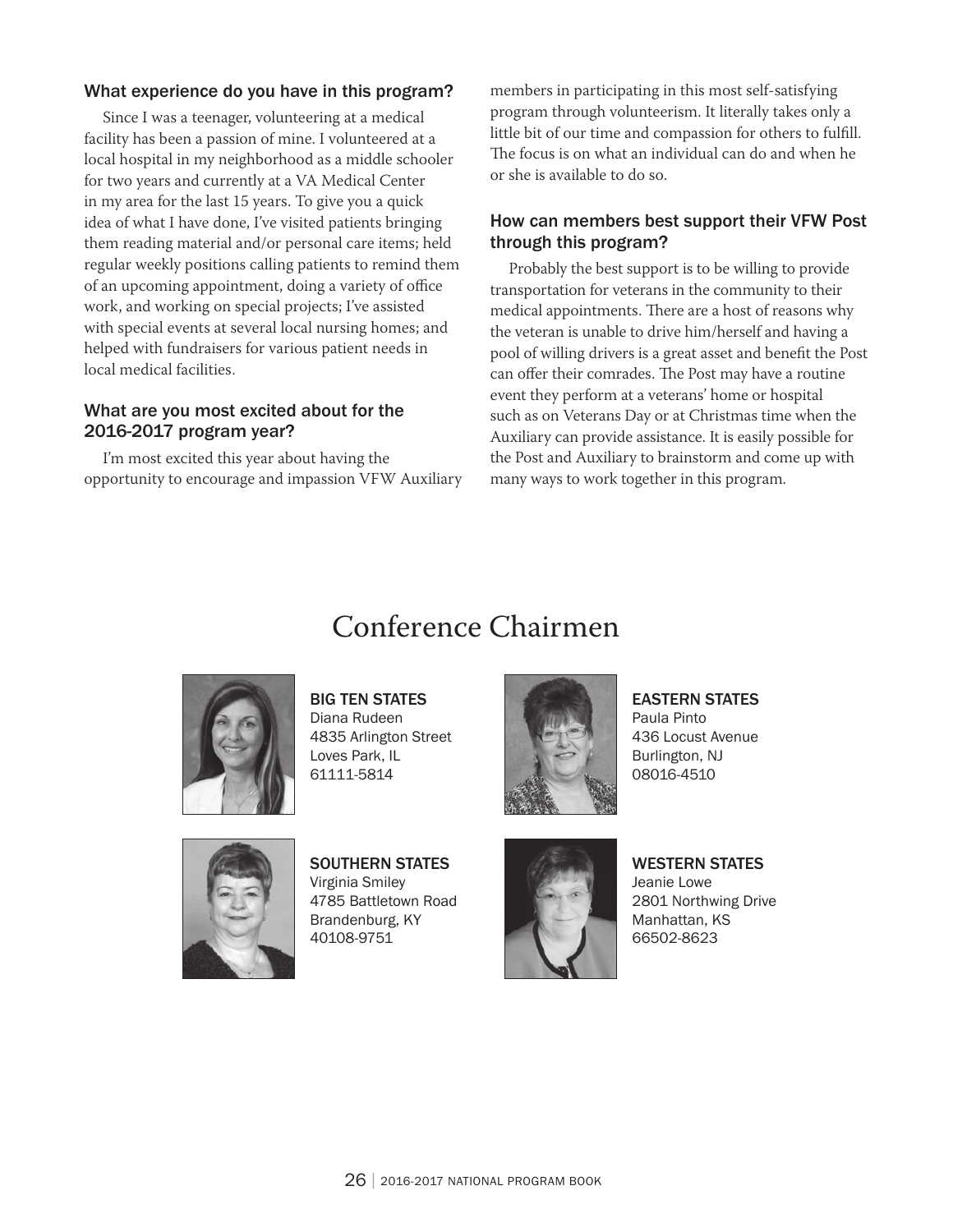## Hospital Awards

#### AWARDS FOR VOLUNTEERS:

- 1. Charm to each member recruiting one or more volunteers between July 1, 2016, and March 31, 2017.
- 2. Beginning with 150 hours, a pin or pin/bar to each Auxiliary member reaching hours as stated in the "Hospital Program Guide."
- 3. A pin to each sponsored non-member volunteer, including youth volunteers, who serves a minimum of 100 hours under Auxiliary sponsorship at any hospital.
- 4. **"Unwavering Support for Uncommon Heroes" Keepsake** and signed picture of the National President to the Outstanding Hospital Volunteer of the Year in each Program Division. To be presented at the Department Convention.

#### AWARDS FOR DEPARTMENTS AND DEPARTMENT CHAIRMEN:

- 1. Citation to each Department Chairman for participation in this program.
- 2. *Unwavering Support Gift Certificate* to one Department Chairman in each Program Division for the best promotion of **"The Many Faces of the Hospital Volunteer."**
- 3. Outstanding Performance Award in each Program Division based on criteria listed on Page 1 and for the promotion of the Program Goals on Page 8.

#### AWARD FOR NATIONAL CHAIRMEN: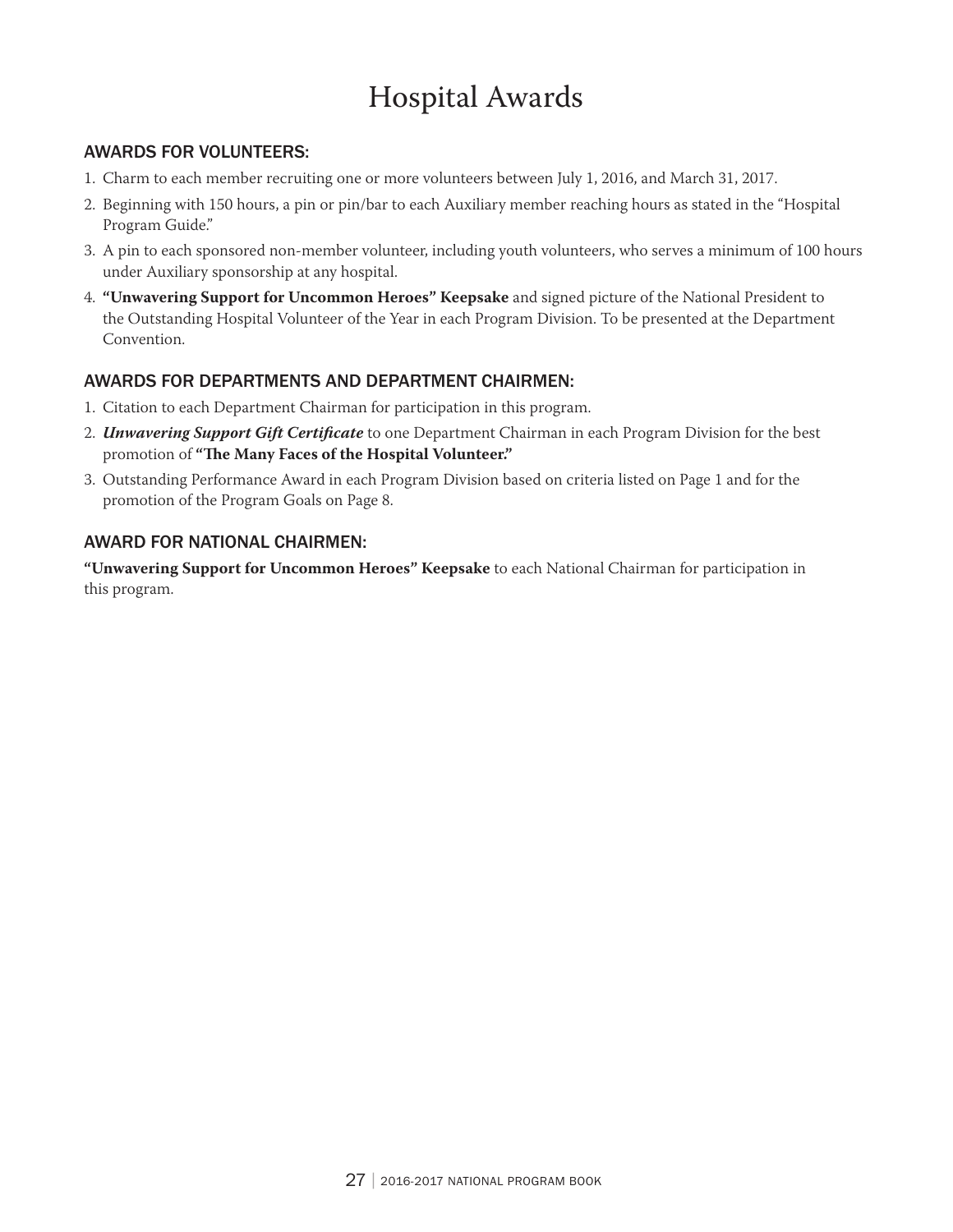# Legislative Ambassador



#### BETTE JEAN BIEDRZYCKI

Legislative Ambassador 625 Magnus Lane Coraopolis, PA 15108-3421

#### What are you most passionate about this program and why?

Every benefit that a veteran receives starts with legislation. And remember, these benefits weren't provided out of the goodness of Congress' heart. They were fought for by our predecessors and will erode if we don't continue the fight for them.

#### If you could talk to every Auxiliary member at one time, what would you tell them about your program?

Legislative activism is everyone's responsibility. We must become familiar with the issues and the VFW's solutions. We must make sure our elected officials not only understand the issues – most of them do – but they must be provided the solution as well. That is our job in this program.

#### What are some unique resources that members should be aware of for your program?

The VFW has several resources for legislative activism. First is the Action Corps Weekly. This is a weekly e-newsletter produced by our Washington, D.C., legislative staff. It lets us know what is happening on Capitol Hill each week. It includes congressional hearings, testimony

by VFW staff, and other meetings they have attended. Other resources can be found on the VFW website at http://www.vfw.org/VFW-in-DC/Action-Corps/. The VFW also conducted a series of surveys to gage how veterans like to receive their health care and how the VA health care system is working for them. These are great resources to give to candidates so they can see what veterans really think and we provide recommendations to make the system better. You can find those resources here http://www.vfw.org/VAWatch/.

#### How can you involve families through this program?

Educate them on the issues and get them to participate. They can bring a unique face to an issue. Their life experiences as a spouse or dependent of a service member or veteran can deeply impact elected officials and establish or change how they feel on an issue.

#### What are you most excited about for the 2016-2017 program year?

It is an election year. Every member of the House, 1/3 of all Senate seats and the President will be elected in November of 2016. We have the ability to affect these elections in two ways: first, we can influence the position candidates hold on issues that affect veterans, military personnel and their families; second, we can vote for the candidate that truly promotes our legislative priorities.

#### How can members best support their VFW Post through this program?

Educate, Educate, Educate. Then participate. Learn the issues, know where to find the solutions, then tell others what is important to veterans and their families. Attend town hall meetings with the VFW, talk to your elected officials and VOTE!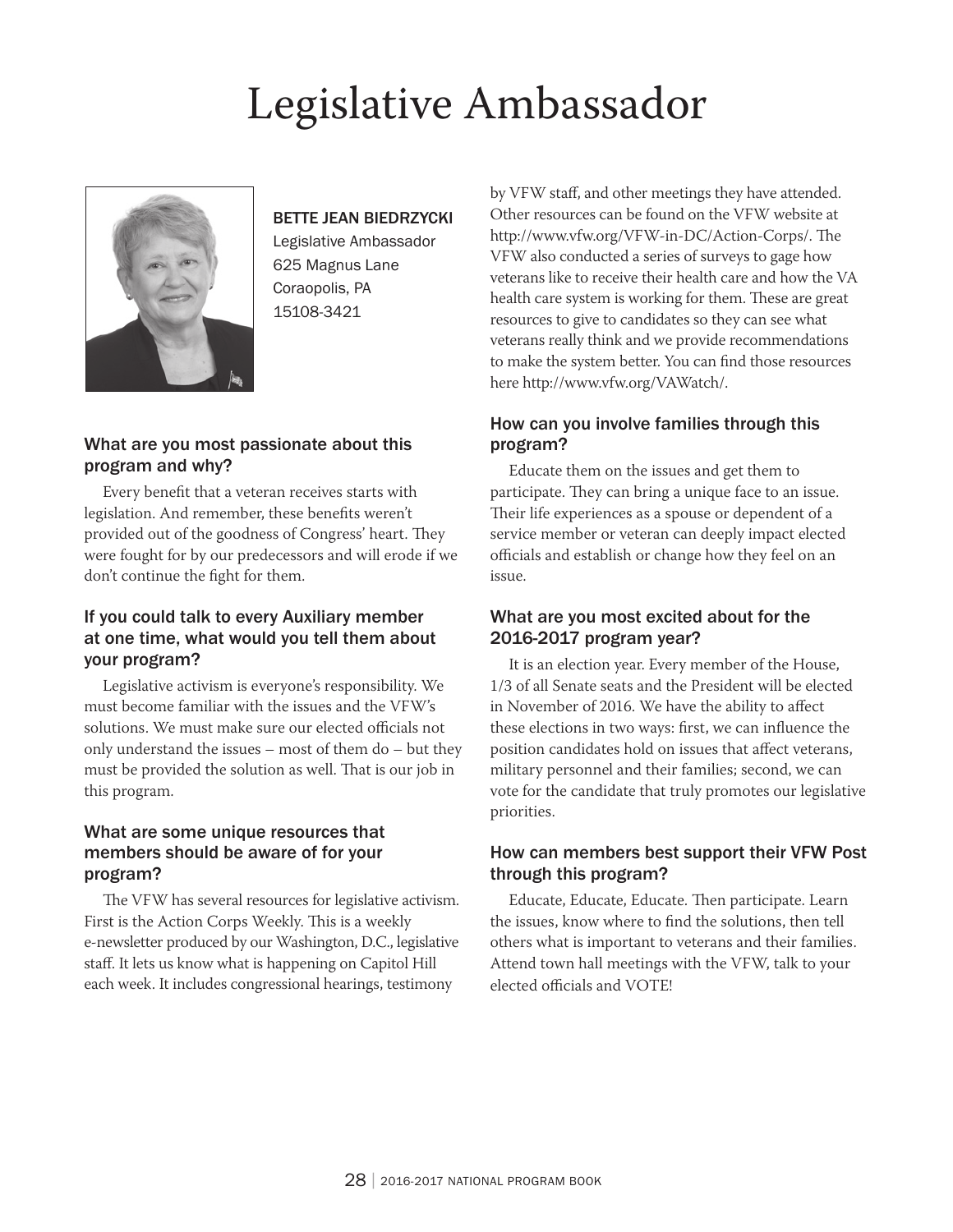### Conference Chairmen



**BIG TEN STATES** Theresa Calabrese 5100 S Long Avenue Chicago, IL 60638-1626



**EASTERN STATES** Frances Turner 386 Graham Branch Road Seaford, DE

19973-6239



SOUTHERN STATES Audrey Smith 523 S Highland Forest Drive Columbia, SC 29203-1934



**WESTERN STATES** Carmelita Jones 1295 S 5th W Rexburg, ID 83440-5091

### Legislative Awards

#### AWARDS FOR DEPARTMENTS AND DEPARTMENT CHAIRMEN:

- 1. Citation to each Department Chairman for participation in this program.
- 2. *Unwavering Support Gift Certificate* to one Department Chairman in each Program Division for the best promotion of serving veterans and their families through effective legislative advocacy.
- 3. Outstanding Performance Award in each Program Division based on criteria listed on Page 1 and for the promotion of the Program Goals on Page 10.

#### AWARD FOR NATIONAL CHAIRMEN: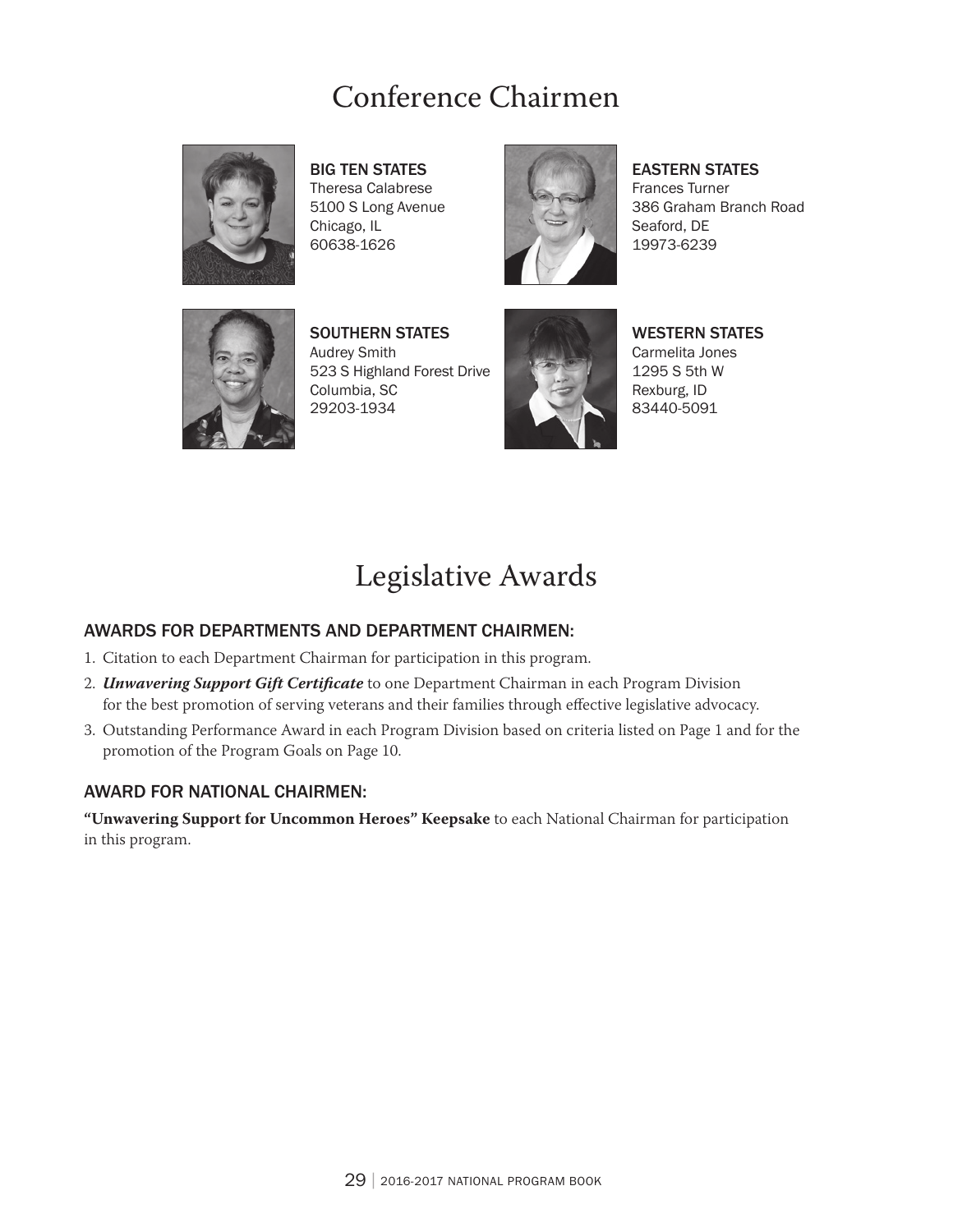# Membership & Leadership Ambassador



#### LEONA MCDERMOTT

Membership & Leadership Ambassador 4444 Royal Fern Way Palm Beach Gardens, FL 33410

#### What are you most passionate about this program and why?

I am passionate about the ability for us to now bring this program into the 21st century. With the broadening of the eligibility, we truly stand at the "crossroads" to take not only this program but our organization to a place it has never been before. The VFW Auxiliary now provides for eligible relatives of veterans to work together for a common cause regardless of gender. I can think of no better way to honor our veterans than to join an organization whose sole mission is to assist veterans and their families.

I believe we are making great strides in creating and improving the resources available for moving our membership forward and look forward to continuing to develop and implement additional resources, tools and activities to meet the needs of our organization and its members. Membership is the "heartbeat" of our organization. The work that we do ensures that our legacy will live on and that veterans will always be taken care of.

I am passionate about this program because of the possibilities it now brings. I believe that Membership and Leadership go hand in hand. As leaders, we work to grow our organization and strive for excellence in everything that we do. This program will now give every Department an opportunity to achieve excellence and be recognized for their efforts. It is my hope that blending membership and leadership will provide the tools and resources necessary for better program participation by

our Auxiliaries and better means of communications and training of our Auxiliary members by our Departments; while providing every Department President the opportunity to truly be the best that they can be.

#### What is the No. 1 way to connect with your community through this project?

It is my belief that the No. 1 way to connect with your community is through our actions and through letting communities know what we do. Spread the word about our programs. Involve the community in our programs. Many of us are either involved in or know others who are involved with outside organizations. This is a great way for others to hear about who we are and what we do. In speaking to others, let your passion for what we do and your excitement about what we have accomplished shine through. It is a wonderful way to motivate others to become a part of this great organization.

#### What are you most excited about for the 2016-17 year?

I am most excited about the enhancement we have made to the Membership Program. I am so proud and humbled to be the "pioneer" Ambassador for a program that not only has vision but one which I know will truly appeal to all of our members regardless of gender. Moving to the Membership & Leadership Program now gives every Department the opportunity to be recognized for their accomplishments. Membership goals tailored to every individual Department and achievable goals will allow every Department to be become a part of the Circle of Excellence. What's even better, once you become a member of the Circle of Excellence, you will always be a member and will continue to be recognized for years to come for what you and your Department have accomplished.

I am excited that our National Certified Recruiter Trainer program will now become more of an integral part of this program and that I will be working hand-in-hand with Headquarters staff, who will not only be working with the National Certified Recruiter Trainers but will be keeping a pulse on the daily membership numbers and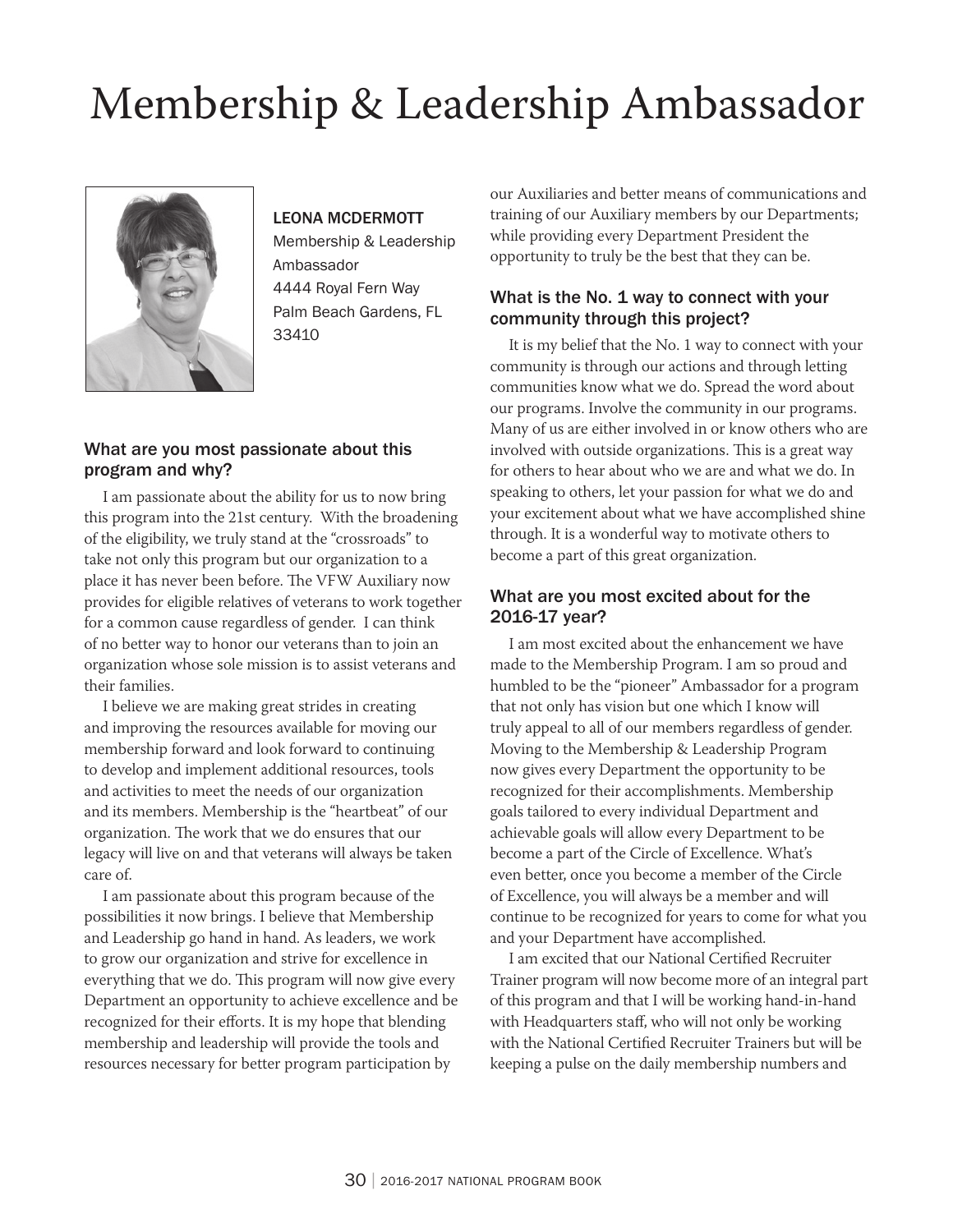assisting me through interaction with our Membership Conference Coaches. I know this will be a win-win for everyone! Through collaboration and teamwork, I know this program will be successful and my vision is to see every Department in the Circle of Excellence.

#### If you could talk to every Auxiliary member at one time, what would you tell them about your program?

Just one more member matters…..every member has the opportunity to make a difference to our organization. Never before has there been such an opportunity for new members. Now husbands/wives; widowers/ widows; fathers/mothers; grandfathers/grandmothers; sons/daughters; brothers/sisters; and grandsons/ granddaughters can join under an eligible veteran. Stepchildren of an eligible veteran may join the VFW

Auxiliary as well. While we know we have members who recruit many more than one member, recruiting just one member does matter. In simple terms, if only half of our membership recruited just one member, the organization would have more than 230,000 new members. The possibilities are endless. All it takes is for you to have some knowledge of what the VFW Auxiliary does. The Facts Leaflet, available free from National Headquarters, is a great resource, and then you just need to ask someone to join. If they say "no" don't be discouraged. There will be other opportunities with other potential members. Be sure to tell your story….it is an honor to have a veteran in your family who makes you eligible for this great organization. Not everyone can join and your membership is an opportunity to honor your veteran's service and sacrifice. Stay positive and keep trying. You will succeed and in doing so, you will make a difference!

### Conference Coaches



Big Ten States Deborah Tweet 5325 Kings Circle N Brooklyn Park, MN 55443-1606



**EASTERN STATES** Elizabeth "Libby" **DallaTezza** 1751 Keysville Road S Keymar, MD 21757-9427



SOUTHERN STATES Georgette Dausey 1415 Elder Avenue Chesapeake, VA 23325-3913



**WESTERN STATES** Kim (Mrs. Jim) Harney 2562 San Ysidro Drive Sierra Vista, AZ 85635-5542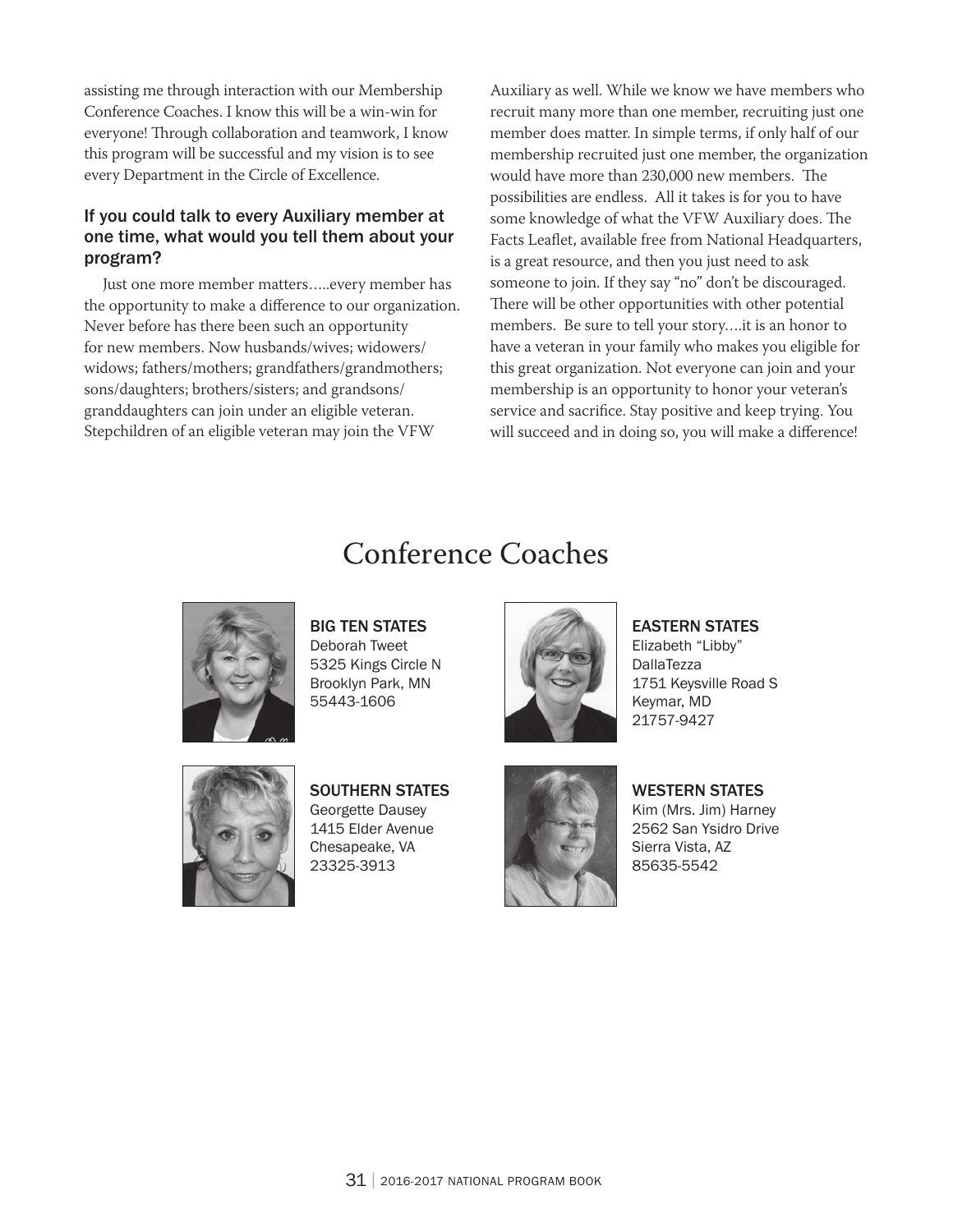### Membership & Leadership Awards

#### MEMBER AWARD

#### National Membership Achievement Award –

Each VFW Auxiliary or VFW post member who secures 20 new members (not rejoined) from July 1, 2016, to April 30, 2017, with the official form received at National Headquarters by May 31, 2017, will be honored with a National Membership Achievement Award; which will be presented at the National Convention in 2017. Department Treasurers are not eligible.

#### Auxiliary Award:

\$50 to each Auxiliary when they reach 100% Plus by June 30, 2017, based on June 30, 2016, total membership numbers.

#### Department Awards:

Goals will be individualized for each Department and be given at the start of the 2016-2017 year.

**Quarter 1 by Oct. 31**

New/Rejoin-Department Goal = \$200

**Quarter 2 by Jan. 31** New/Rejoin-Department Goal = \$350

**Quarter 3 by April 30** New/Rejoin-Department Goal = \$400

#### **Quarter 4 by June 30**

New/Rejoin-Department Goal = \$500

#### Circle of Excellence Department Monetary Award:

\$1,000 to the Department if they achieve all the criteria for the Circle of Excellence.

#### AWARDS FOR DEPARTMENT MEMBERSHIP **CHAIRMEN**

- 1. Citation to each Department Chairman for participation in this program.
- 2. *Unwavering Support Certificate* to the Department Membership Chairman in each Program Division with the best promotion of "Just One More Member Matters."
- 3. Outstanding Performance Award in each Program Division based on the criteria on Page 1 and for the promotion of the Program Goals on Page 12.

#### AWARDS FOR NATIONAL CHAIRMEN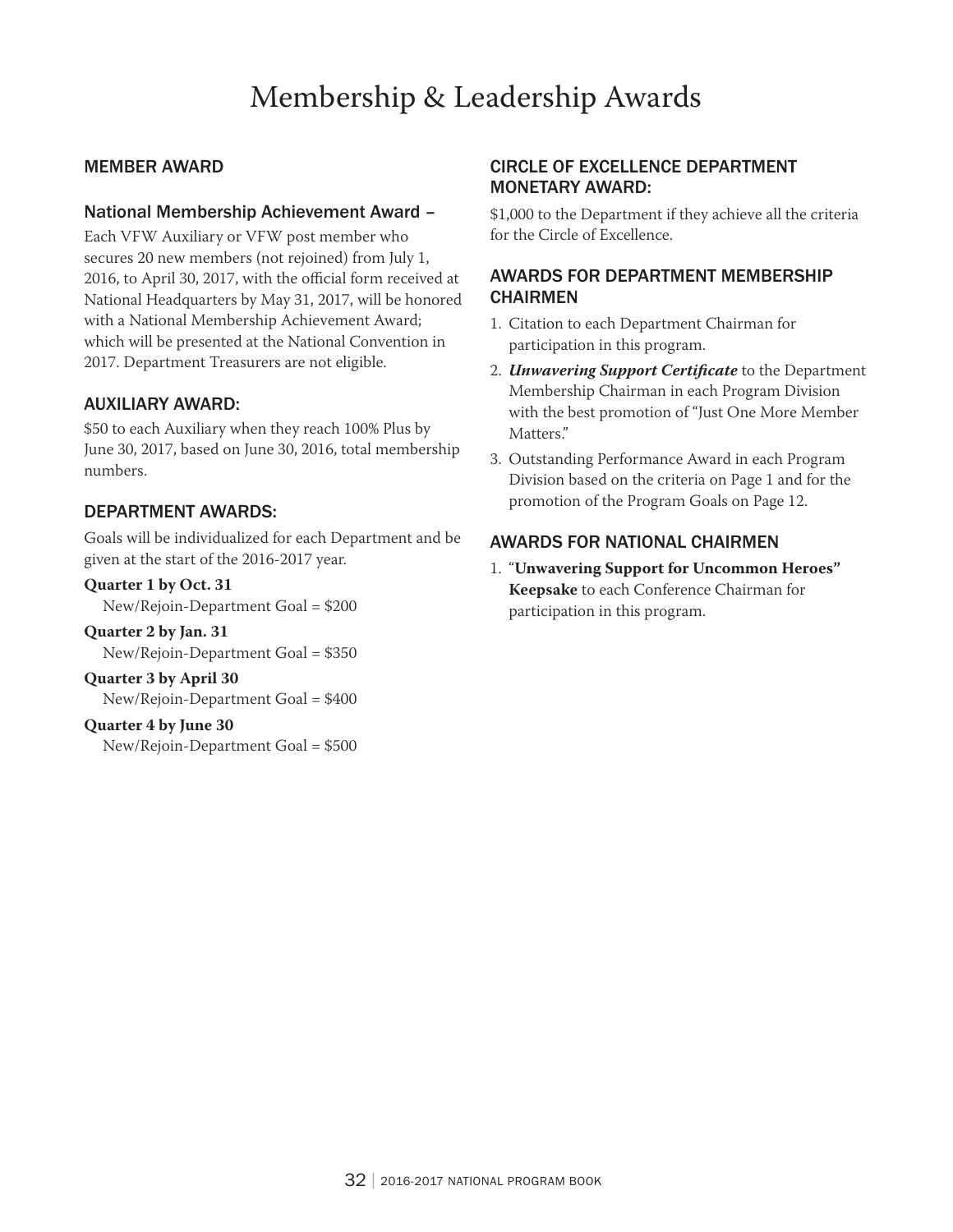## VFW Auxiliary Member Award

NATIONAL MEMBERSHIP ACHIEVEMENT AWARD: Each Auxiliary or VFW Post member who secures 20 new members from July 1, 2016, to April 30, 2017, with the official form received at National Headquarters no later than May 31, 2017, will be honored with a National Membership Achievement Award, which will be presented at the National Convention in 2017. Department Treasurers are not eligible.

#### PLEASE TYPE OR PRINT ALL INFORMATION

| Recruiter's Name          |                       | Member ID# | Aux. No. |          |
|---------------------------|-----------------------|------------|----------|----------|
| Recruiter's Address       | <b>Street Address</b> | City       | State    | Zip Code |
| Recruiter's Email Address |                       |            |          |          |

| <b>NUMBER</b>           | <b>AUXILIARY NUMBER</b> | <b>MEMBER NAME</b> | <b>DATE ACCEPTED</b> |
|-------------------------|-------------------------|--------------------|----------------------|
| ${\bf 1}$               |                         |                    |                      |
| $\mathbf 2$             |                         |                    |                      |
| $\mathsf 3$             |                         |                    |                      |
| $\overline{\mathbf{4}}$ |                         |                    |                      |
| $5\phantom{.0}$         |                         |                    |                      |
| $\bf 6$                 |                         |                    |                      |
| $\overline{7}$          |                         |                    |                      |
| $\bf8$                  |                         |                    |                      |
| $\boldsymbol{9}$        |                         |                    |                      |
| 10                      |                         |                    |                      |
| 11                      |                         |                    |                      |
| 12                      |                         |                    |                      |
| 13                      |                         |                    |                      |
| 14                      |                         |                    |                      |
| 15                      |                         |                    |                      |
| 16                      |                         |                    |                      |
| 17                      |                         |                    |                      |
| 18                      |                         |                    |                      |
| 19                      |                         |                    |                      |
| 20                      |                         |                    |                      |

*Completed form must be received by National Headquarters by May 31, 2017.* 

Mail form to:

VFW Auxiliary ATTN: Membership Awards 406 West 34th Street, 10th Floor Kansas City MO 64111

33 | 2016-2017 National Program Book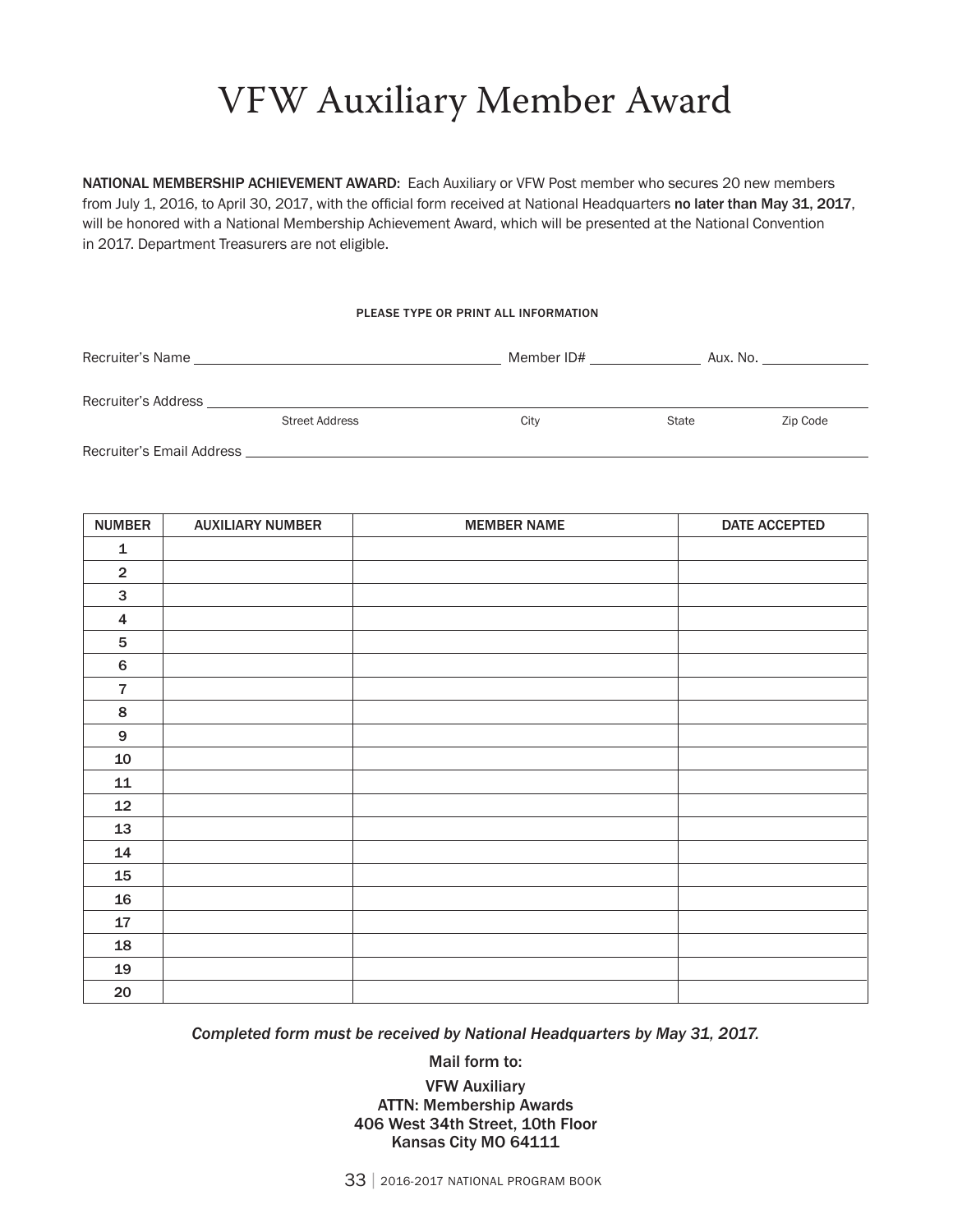# Scholarships Ambassador



JOYCE BILYEU Scholarships Ambassador 3301 U Street Antelope, CA 95843-2519

#### What are you most passionate about in this program and why?

I am most passionate about this program because it will allow me the opportunity to provide information and tools needed for youth to be creative and innovative when seeking funding for continuing education.

One hundred years from now it will not matter what kind of car you drove, how big your house was or how much money you made. What WILL matter is if you made a difference in the life of a child. This program will allow all of us to make a difference not only in a child's life but the lives of their families (in particular for those struggling financially to support their children's educations).

#### What are you most excited about for the 2016-2017 program year?

One of the things that I am really excited about this year is the opportunity to get the community involved, especially schools. There are so many schools in our country who have very limited resources, and this program is a great opportunity for teachers to incorporate into their yearly curricula. In addition, I'm excited to

promote the Continuing Education Scholarship. This scholarship is a great opportunity for members and their immediate family to apply for additional funding for tuition and/or books for college or training at a vocational/technical school.

#### If you could talk to every Auxiliary member at one time, what would you tell them about our program?

I would tell members in addition to receiving scholarships for their child, this program is a great way to be actively engaged with your child. By encouraging their child to participant in the Voice of Democracy Program, Patriot's Pen Scholarship or the Young American Creative Patriotic Art contest, they will build confidence in their child. When doing this, it will help their child to be more innovative, creative and diverse. Whenever parents participate in their child's education and projects in a positive manner, they are building healthy relationships. They would be creating bonds and fond memories with their child, who in turn will more than likely do the same to their children and so forth.

#### How can members best support their VFW Post through this program?

One of the best ways that members can support their VFW Post through this program is to be informed on each project and deadlines. Once members are informed, then they need to actively participant with the VFW and assist in any way, especially in getting the information out to others in the organization and throughout their communities. The VFW needs support with this program, and history has shown that the Auxiliary has been very instrumental in making each of the scholarship programs a success.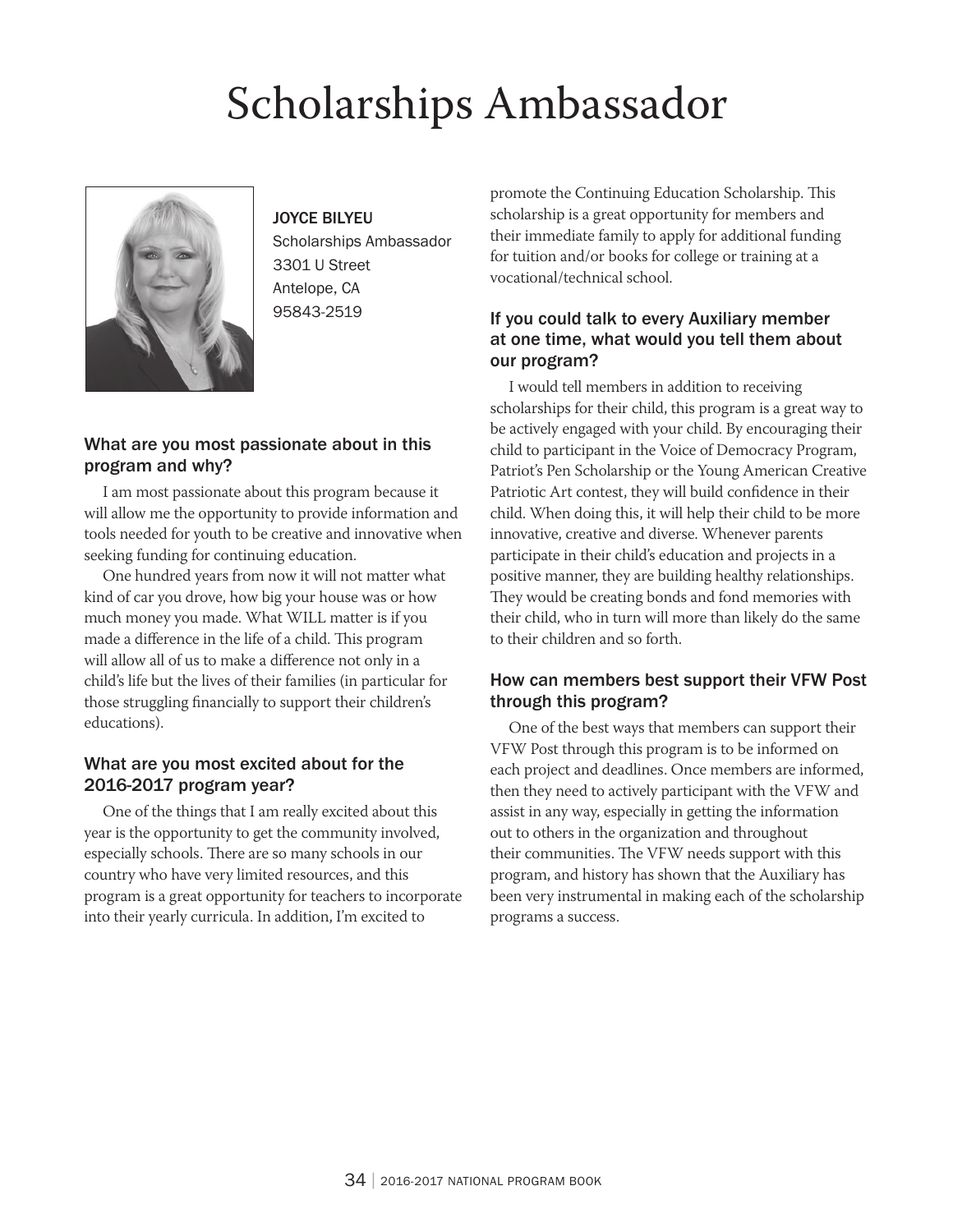### Conference Chairmen



**BIG TEN STATES** Jean Barton 8100 Regent Drive Lincoln, NE 68507-3366



**EASTERN STATES** Carol Preston 18 A Old Rte 12 Thompson, CT 06277-2708



SOUTHERN STATES Patricia Leitner 489 Mountain Ranch Drive Fairfield Bay, AR 72088-3618



**WESTERN STATES** Flo Parmelee 115 Valley Drive Helena, MT 559601-0164

### Scholarships Awards

#### AWARDS FOR DEPARTMENTS AND DEPARTMENT CHAIRMEN:

- 1. Citation to each Department Chairman for participation in this program.
- 2. *Unwavering Support Gift Certificate* to one Department Chairman in each Program Division for the best promotion of the Continuing Education Scholarship.
- 3. Outstanding Performance Award in each Program Division based on criteria listed on Page 1 and for the promotion of the Program Goals on Page 14.

#### AWARD FOR NATIONAL CHAIRMEN: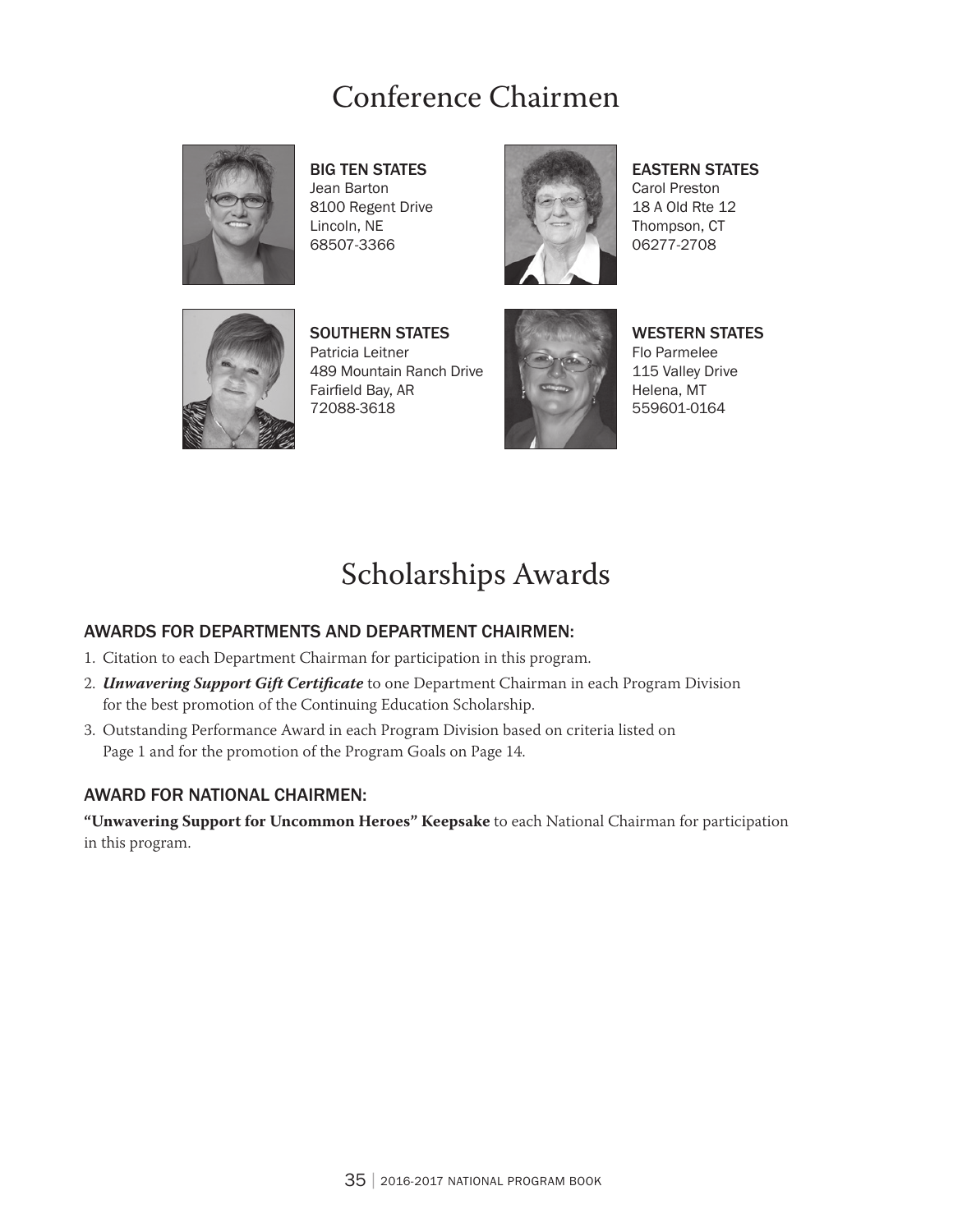# Veterans & Family Support Ambassador



JEANETTE D. GARCIA Veterans & Family Support Ambassador 8308 Waverly Drive NW Albuquerque, NM 87120-3820

#### What experience do you have in this program?

I served as the Veterans & Family Support Department Chairman for the Department of New Mexico in 2011- 2012. I received Outstanding Chairman of the year in Group 2. Through our Auxiliary we have sent care packages overseas for our military and we adopted a Unit. I, as well as my family, and our Auxiliary members, hand our "Buddy"® Poppies during Memorial and Veterans Day. We also place a "Buddy"® Poppy on our POW/ MIA ribbons and hand those out during our POW/ MIA Recognition Ceremony. I have also participated in fundraising for National Veterans Services during our National President's visit and within my Auxiliary.

#### What are you most passionate about the program and why?

I am most passionate about Veterans & Family Support because it promotes the entire family and their hero. Some of us do not realize that the veteran is not the only one affected by the war and the challenges of living day to day. As we think about the whole family, we need to see life through their eyes. What are they dealing with every day, how they cope with PTSD and just getting through an afternoon? I want to be able to help and provide resources that veterans and their families can reach and take advantage of. We have websites and many telephone numbers to organizations that can provide those resources. I want to educate and help families become aware of what is out there for them. Our veterans and their families need our help. This is how we can help them, through Veterans & Family Support.

#### What is the No. 1 way to connect with your community through this project?

We need to educate our community and promote our programs. In order for them to be able to connect with us as an organization and as individuals, our community needs to understand what we are about and why we are the VFW and VFW Auxiliary. The community may have heard about us, but they may not know in detail all that we can offer to veterans and families and how they can also help. As members of the Auxiliary, there are websites that we can tap into and print information such as brochures fliers, applications, phone numbers that help educate many on our programs. We need to educate through radio spots and newspaper articles that can highlight what we are doing and helping our military. Educate and help our communities become aware of the programs, they in turn will start to get the word out to others.

#### What are some of the unique resources that members should be aware of for your program?

We care about the well being of our veteran. They have seen so much from the war and they need resources to get them through their days and nights. There is the Veterans Crisis Line, veteranscrisisline.net, which veterans and their families can call if they feel that their veteran could be contemplating suicide. There are the VFW's Veteran & Military Support Programs, such as: Operation Uplink, Unmet Needs, Military Assistance Program with links to the VFW website. There is also the VFW National Home that members can visit to see what the National Home can offer, housing, guidance, and the Helpline, just to name a few. Also find the "Veterans Behind the Poppies" video on our YouTube channel, which tells the story of the poppy. There is so much available to families and so much available that our members can read and information to pass out at fundraisers, Post home dinners, county fairs, "Buddy"® Poppy drives. We just need to take advantage of it.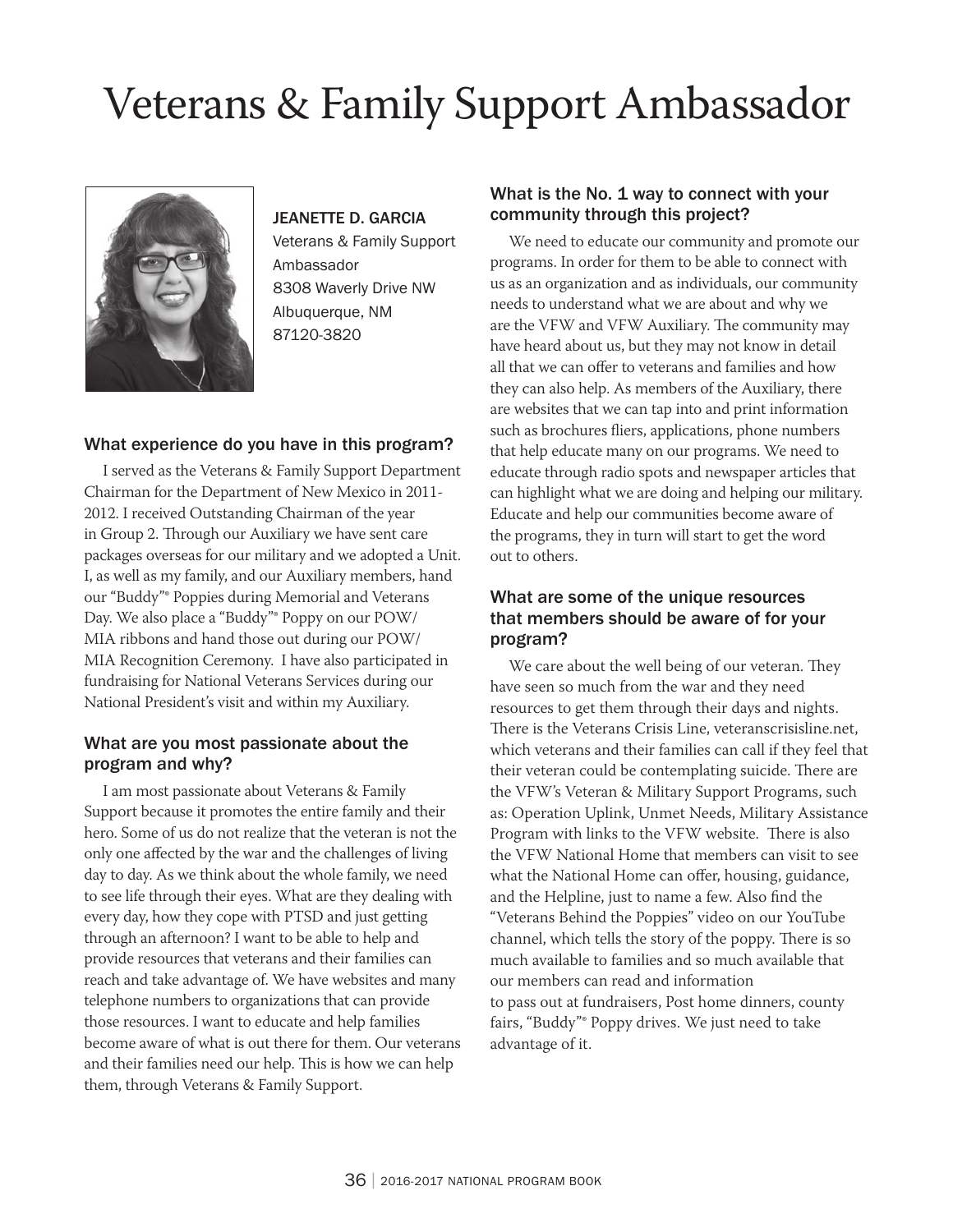#### If you could talk to every Auxiliary member at one time, what would you tell them about your program?

The VFW's Veteran and Military Support Programs are ready to provide immediate assistance to service personnel and families whose lives have been directly affected by America's war on terror.

Since Sept. 11, 2001, the nation's active-duty military has been on high alert, and National Guard and reserve units have been mobilized in record numbers. As a result, the families of these men and women often find themselves unable to meet normal monthly expenses, and assistance is required for a variety of everyday needs.

The VFW Veteran and Military Support Programs works when VFW and Auxiliaries at the Post level respond to the increasing needs of comrades and their families. As one of the nation's largest veterans' organization, our commitment to the men and women of our armed forces and their families never wavers. Together, we must act to ensure that no family endures hardships caused by military service. By doing so, we ensure that the VFW and VFW Auxiliary are there to help.

Our veterans put everything on the line to protect our freedom. We may never be able to repay them for their sacrifice, but we can show them just how much

we appreciate all that they've done. Everyone can do something to show veterans know how much we appreciate their service. What will you do?

#### How can you involve families through this program?

Most of the programs for Veterans & Family Support are for the family. It may not be directly, but it affects them in some way. By providing information on each program, families can see how they can participate and take advantage of those programs that they really need at this time. Invite families to have lunch or dinner at your Post Home. Have presentations on your programs and tell them about the resources that are available to them. Talk about the National Home and the housing that is available, at least they will have this information. If they are having a hard time paying for their utilities or house payment, talk about Unmet Needs. Maybe our veterans would like to go back to school to learn new skills and get a degree so they can better support their family. Direct them to the VFW Sport Clips Help a Hero Scholarship Program. Set up a table at your local VA facility, and ask if you can be at welcome home and send-off events. You can be there to help the family as they cope with their loved one being gone. There are many ways to help families, we just need to get out there and work with them.

### Conference Chairmen



**BIG TEN STATES** Millie Lauer 23412 163rd Street NW Big Lake, MN 55309-4752



**EASTERN STATES** Bonnie Eichelberger 7820 Loop Road Alexandria, PA 16611-2408



SOUTHERN STATES Gailya (Mrs. Charlie) **Stephenson** 2721 Burtz Drive Marietta, GA 30068-3606



**WESTERN STATES** Chrissy Harlan 2151 W Felicia Place Tucson, AZ 85741-3101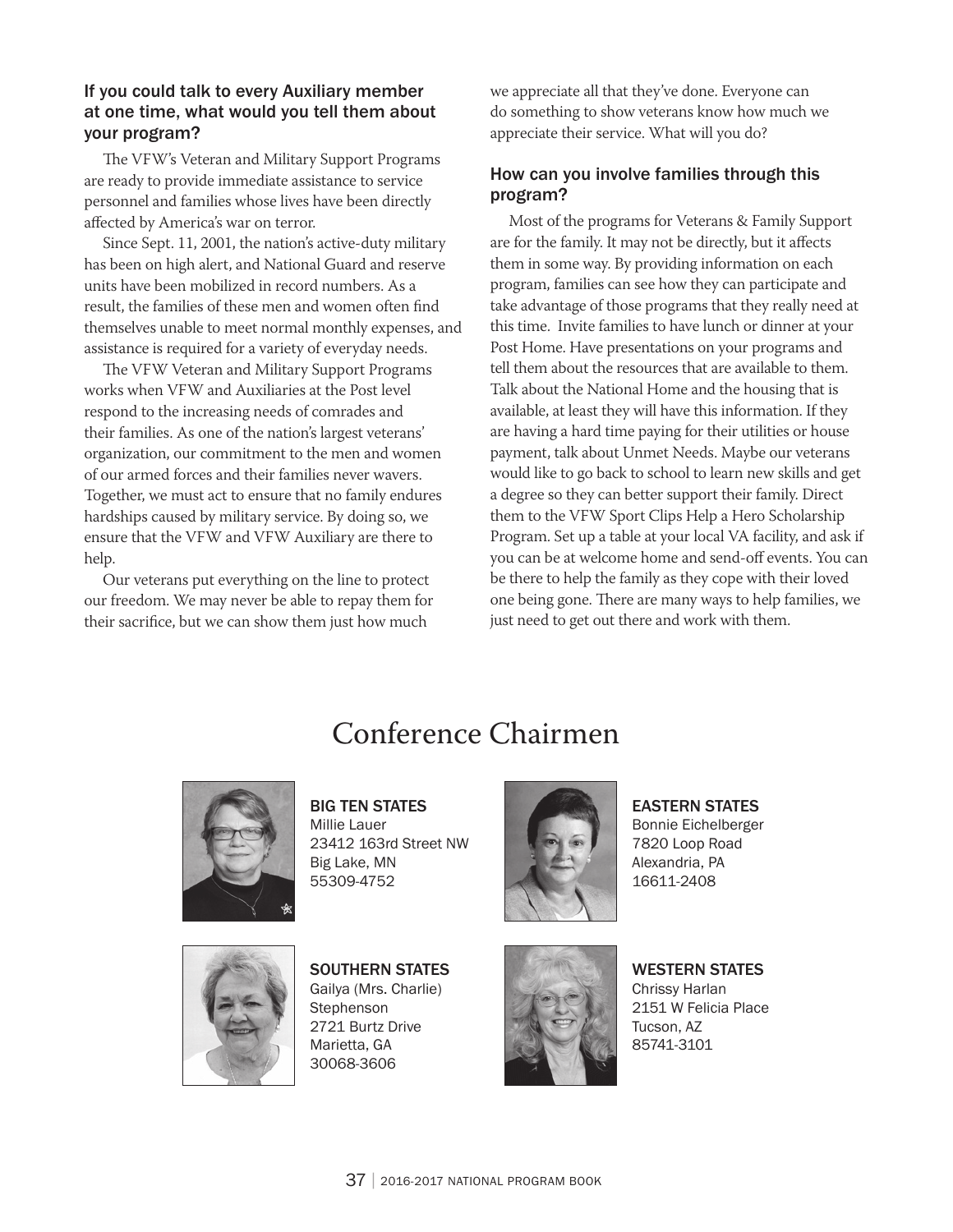### Veterans & Family Support Awards

#### AWARDS FOR DEPARTMENTS AND DEPARTMENT CHAIRMEN:

- 1. Citation to each Department Chairman for participation in this program.
- 2. *Unwavering Support Gift Certificate* to one Department Chairman in each Program Division for the best promotion the sharing the impact of our programs on veterans, the military and their families.
- 3. Outstanding Performance Award in each Program Division based on criteria listed on Page 1 and for the promotion of the Program Goals on Page 16.

#### AWARD FOR NATIONAL CHAIRMEN: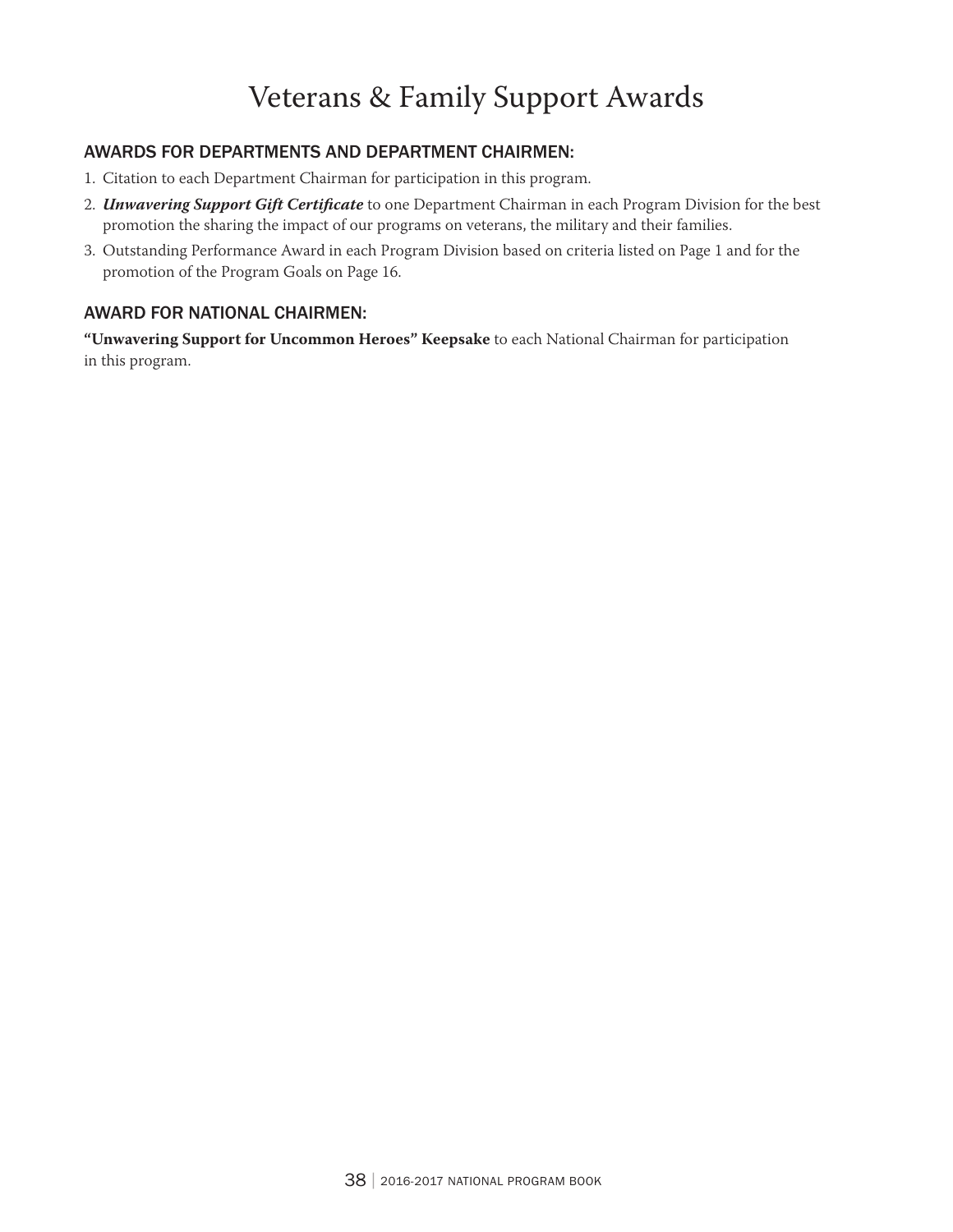# Youth Activities Ambassador



#### MARTINE ARNDT

Youth Activities Ambassador 445 Palm Springs Way Colorado Springs, CO 80921-2658

#### What are you most passionate about this program and why?

Our youth are our future. They are a great resource to assist their communities. It is our responsibility to "Involve, Include and Educate" our youth to insure that they become responsible adults and citizens. Our organization has an opportunity to make a real difference in our communities.

#### What is the No. 1 way to connect with your community through this project?

Participate in local community festivals, fairs, parades and events. Have a booth showing what programs are available for youth in the community. Work with your Post and Auxiliary Chairmen to promote our organization in your community.

#### How can you involve families through this program?

Always talk to the parents regarding our program. If you would like to give a R.A.P. coin or card, ask the parent if you may talk to their child and explain what you are doing. If you are holding a youth event at your Post home, make sure that the parents and siblings are welcomed and encouraged to participate.

#### What are you most excited about for the 2016-2017 program year?

With all of the new changes to our organization with expanding our membership to male family members, we are dealing with a fresh slate for our programs and it is extremely exciting to be a part of this change!

#### How can members best support their VFW Post through this program?

Work together and communicate. Partner with your Post and local police and fire departments to co-sponsor youth safety fairs. The VFW Store has many items that can be used, including Child ID Kits, pamphlets and coloring books on the subjects of home/Internet safety. Have a car seat professional available to check car seat installation, have professionals available to check bicycle and scooter safety, and teach the importance of helmets. Perhaps hold a "helmet drive" at your Post/Auxiliary to give to those youth that need them.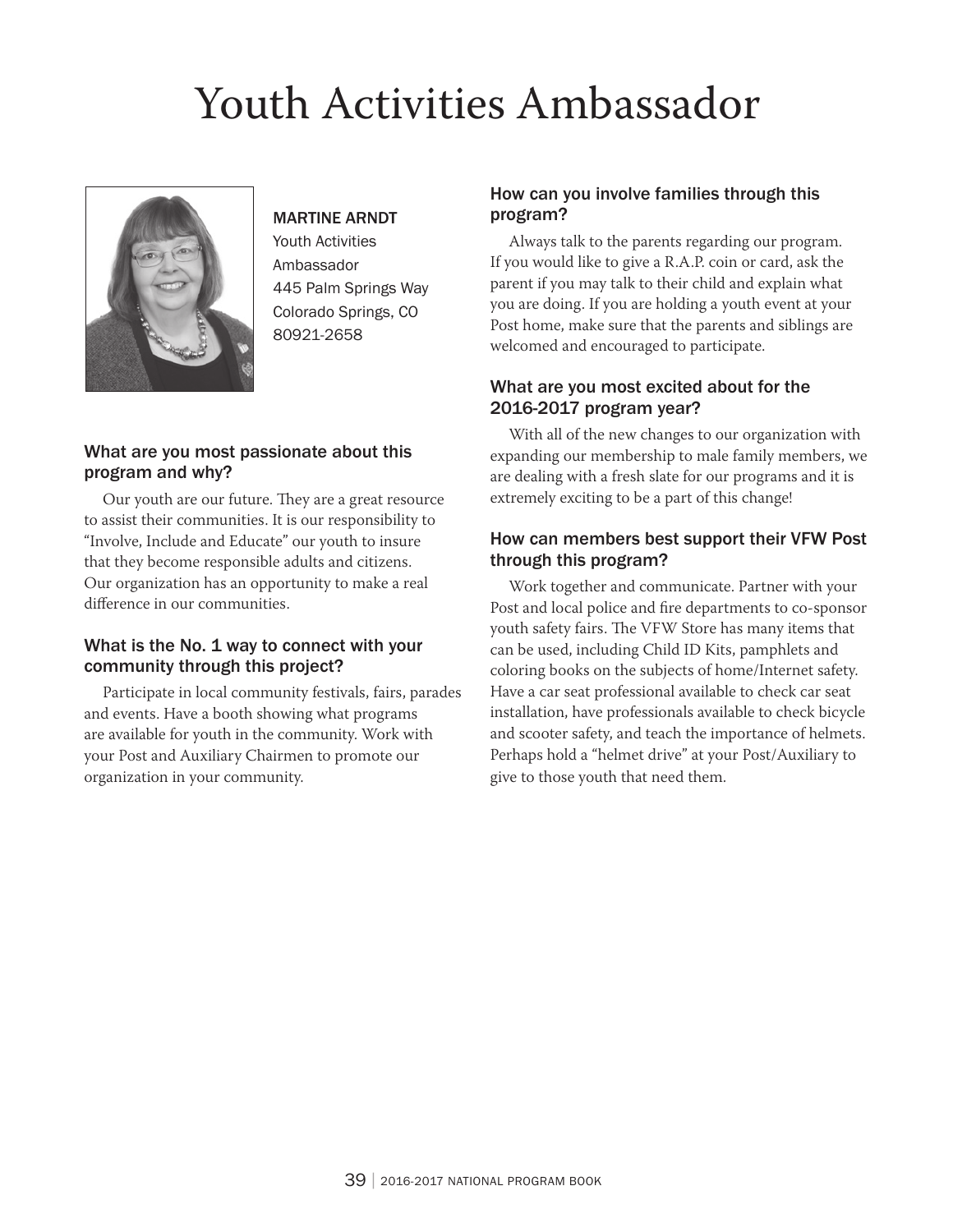### Conference Chairmen



Big Ten States Kathy Harding 207 N 9th Street Eddyville, IA 52553-9664



**EASTERN STATES** Jane Reape 108 Bridge Street Carthage, NY 13619-9593



SOUTHERN STATES Dorthy Bennett 517 N Grant Avenue Odessa, TX 79761-5120



**WESTERN STATES** Jane Loucks 924 Siesta Circle Billings, MT 59105-5451

### Youth Activities Awards

#### AWARDS FOR DEPARTMENTS AND DEPARTMENT CHAIRMEN:

- 1. Citation to each Department Chairman for participation in this program.
- 2. *Unwavering Support Gift Certificate* to one Department Chairman in each Program Division for the best promotion of recognizing youth accomplishments in the community.
- 3. Outstanding Performance Award in each Program Division based on criteria listed on Page 1 and for the promotion of the Program Goals on Page 18.

#### AWARD FOR NATIONAL CHAIRMEN: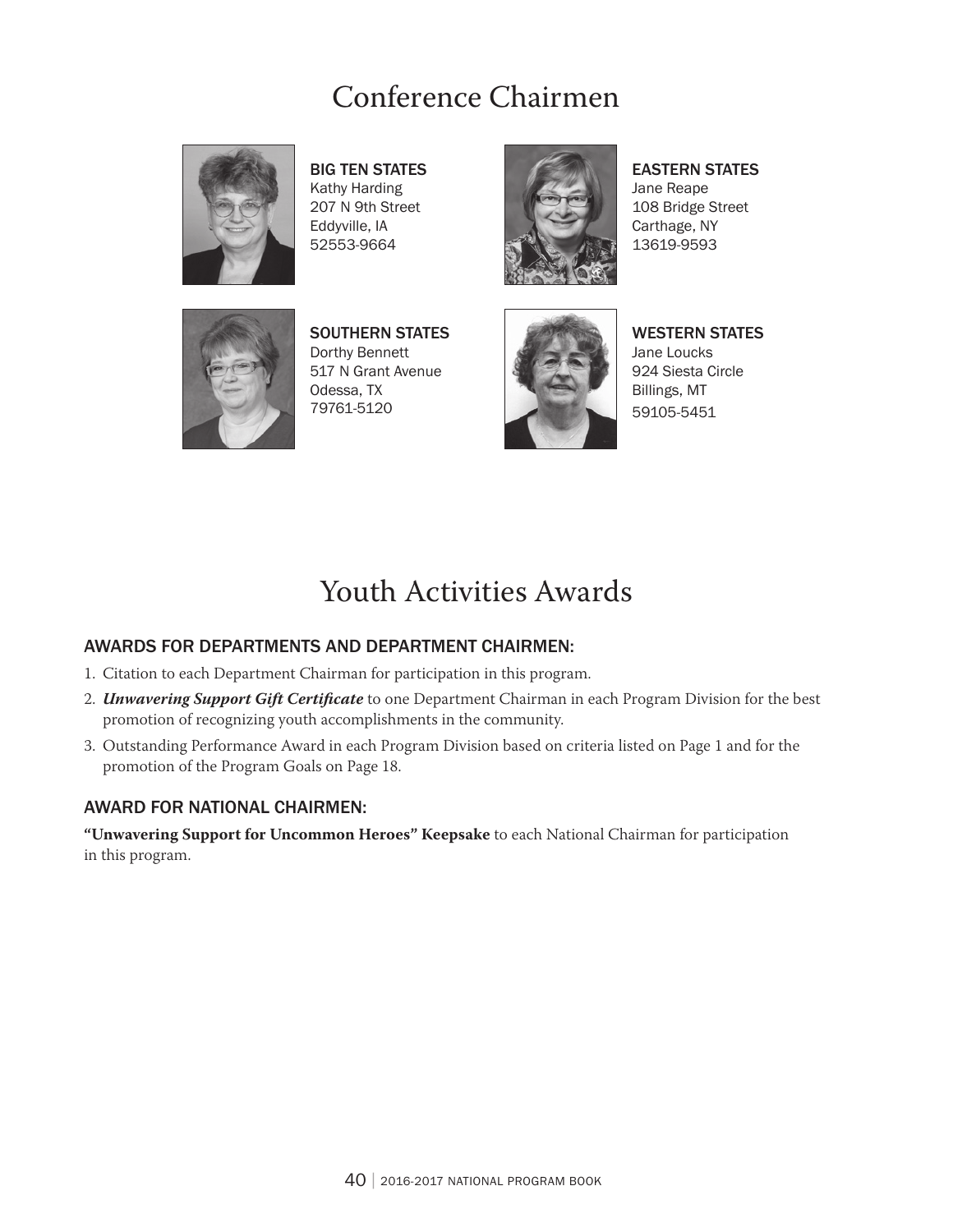## Americanism 2016-2017 Year-End Report

#### SUBMIT TO YOUR DEPARTMENT PRESIDENT BY MAY 1, 2017

|    | Department <b>Department</b>                                                                                                                                                                               | Number of Auxiliaries Participating ________ |  |
|----|------------------------------------------------------------------------------------------------------------------------------------------------------------------------------------------------------------|----------------------------------------------|--|
| 1. | Number of Auxiliaries conducting special programs on patriotic holidays?<br>(For example, Memorial Day, Veterans Day, POW/MIA Remembrance Day, etc.)                                                       |                                              |  |
| 2. | Number of Auxiliaries participating in POW/MIA programs:                                                                                                                                                   |                                              |  |
| 3. | Number of POW/MIA flags presented (at least 2" x 3" or larger):                                                                                                                                            |                                              |  |
| 4. | Number of American Flags presented (at least 2" x 3" or larger):                                                                                                                                           |                                              |  |
| 5. | Number of Auxiliaries participating in the Smart/Maher National Citizenship<br><b>Education Teacher Award:</b><br>(For example, assisting the Post, taking the contest into schools or making a donation.) |                                              |  |
| 6. | Number of certificates presented to businesses or citizens in recognition of<br>their displaying the U.S., POW/MIA flags or other displays of American pride:                                              |                                              |  |
| 7. | How many Auxiliaries in your Department promoted Americanism through<br>any media?                                                                                                                         |                                              |  |
| 8. | Number of Auxiliaries that conducted patriotic education in their Auxiliary<br>and/or community:                                                                                                           |                                              |  |
| 9. | Number of education programs conducted:                                                                                                                                                                    |                                              |  |

| Signed  | <u> 1989 - Johann John Stein, markin film yn y brening yn y brening yn y brening yn y brening yn y brening yn y b</u> |  |
|---------|-----------------------------------------------------------------------------------------------------------------------|--|
|         | Department Chairman                                                                                                   |  |
| Address | <u> 1989 - Johann Stein, mars an deutscher Stein und der Stein und der Stein und der Stein und der Stein und der</u>  |  |
| City    | State $\_\_\_$ Zip $\_\_\_\_\_\_\_$                                                                                   |  |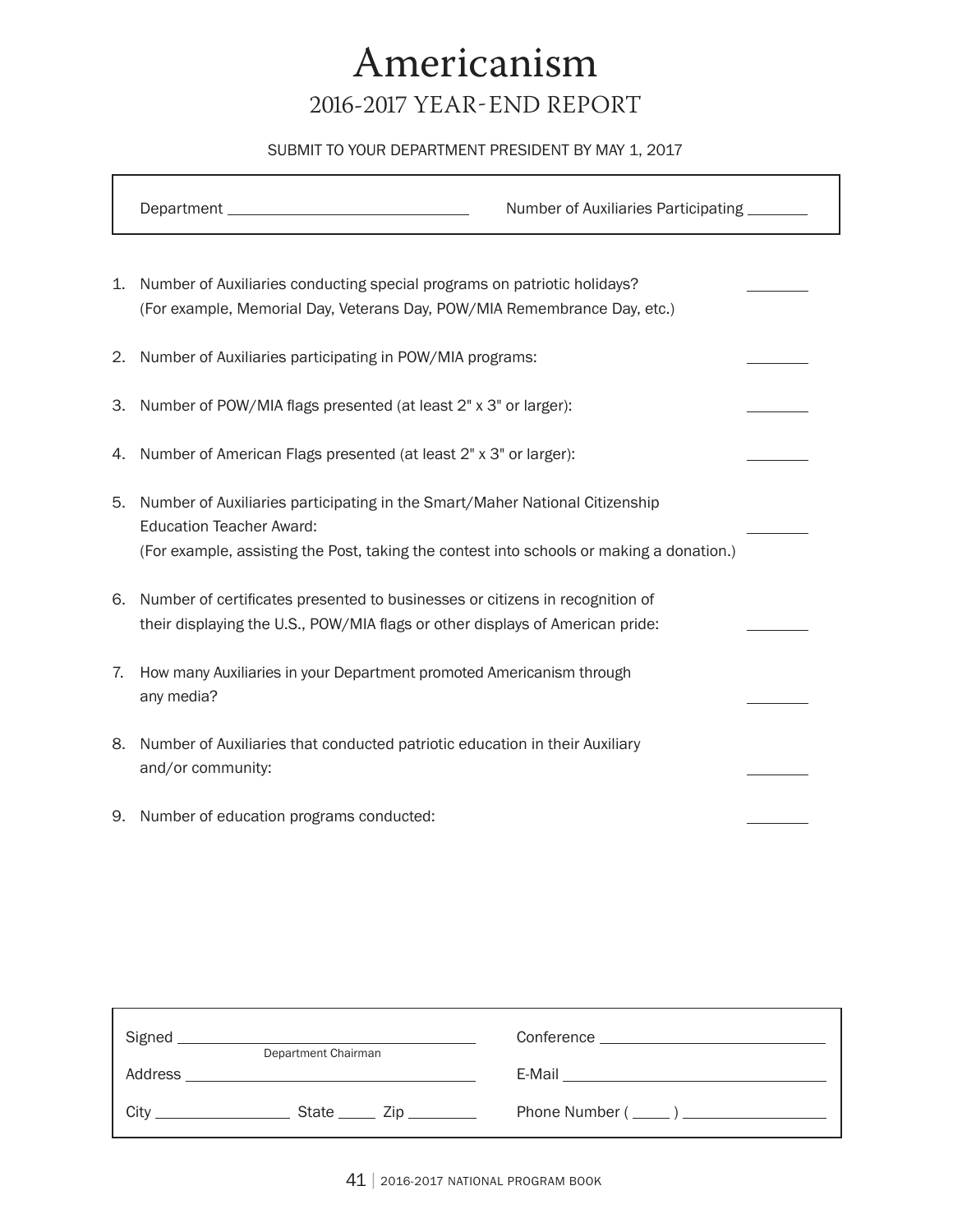## Chief of Staff 2016-2017 Year-End Report

#### SUBMIT TO YOUR DEPARTMENT PRESIDENT BY MAY 1, 2017

Department

 $\overline{a}$ 

 $\overline{a}$ 

 $\overline{a}$ 

 $\overline{a}$ 

 $\overline{a}$ 

- 1. Number of Auxiliaries that you used the Healthy Auxiliary Toolkit with:
- 2. Number of Auxiliaries that received a Certificate of Good Health:
- 3. How did you make Auxiliaries aware of the Healthy Auxiliary Toolkit?

4. How many times was publicity used for revitalizing or forming a VFW Auxiliary?

- 5. Number of Auxiliaries that used the Mentoring resources available to start/continue mentoring in their Auxiliary:
- 6. Number of presentations to bachelor Posts about starting an Auxiliary:

| Signed                                    | <u> 1989 - Andrea Andrew Maria (h. 1989).</u><br>Department Chairman |                            |  |
|-------------------------------------------|----------------------------------------------------------------------|----------------------------|--|
| Address                                   | <u> 1989 - John Stein, Amerikaansk politiker († 1908)</u>            |                            |  |
| City<br><b>Contract Contract Contract</b> |                                                                      | State ______ Zip _________ |  |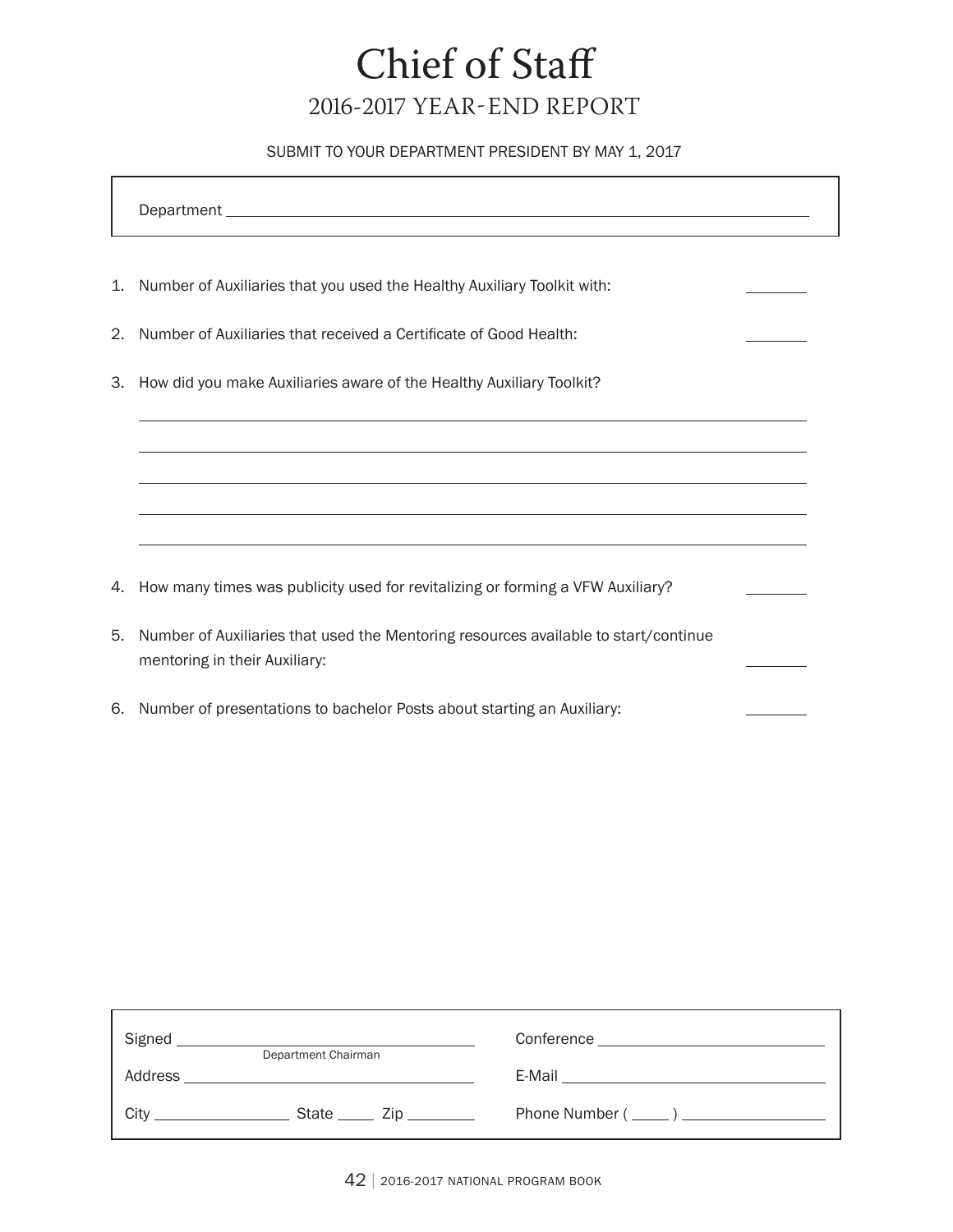## Hospital 2016-2017 Year-End Report

#### SUBMIT TO YOUR DEPARTMENT PRESIDENT BY MAY 1, 2017

|    |                                                                                                                                                                                        | Number of Auxiliaries Participating _______ |                                   |
|----|----------------------------------------------------------------------------------------------------------------------------------------------------------------------------------------|---------------------------------------------|-----------------------------------|
| 1. | Number of VFW Auxiliary members volunteering in ALL medical VA facilities and<br>non-VA medical facilities:<br>Number of Volunteers __________ Total Hours ________                    |                                             |                                   |
| 2. | Number of NEW volunteers recruited. Adults ___________ Youth _________                                                                                                                 |                                             |                                   |
| З. | Number of Auxiliaries sponsoring/conducting an event or activity<br>in ALL facilities, both VA and non-VA:                                                                             |                                             |                                   |
| 4. | Total amount spent on all Hospital projects:                                                                                                                                           |                                             | $\mathfrak{S}$ and $\mathfrak{S}$ |
| 5. | Number of applicants submitted to the Department for the Outstanding<br>Hospital Volunteer of the Year Award:                                                                          |                                             |                                   |
| 6. | Number of Auxiliaries that promoted Veteran and Military Suicide Awareness:                                                                                                            |                                             |                                   |
| 7. | Number of Auxiliaries that recognized volunteers throughout the year:                                                                                                                  |                                             |                                   |
| 8. | How did your Department use publicity and/or media to recruit volunteers and involve the community?                                                                                    |                                             |                                   |
|    |                                                                                                                                                                                        |                                             |                                   |
| 9. | Number of Auxiliaries that participated in "The Many Faces of Hospital Volunteers":                                                                                                    |                                             |                                   |
|    | 10. Number of Auxiliaries that presented Hospital Volunteer Pins to members:                                                                                                           |                                             |                                   |
|    | 11. Number of Auxiliaries that conducted/participated in volunteer recognition events:                                                                                                 |                                             |                                   |
|    | 12. Number of Auxiliaries that participated in the Veterans Voices Writing Project:<br>(For example, subscribing to the magazine, making a donation or volunteering with the program.) |                                             |                                   |

| Signed  | Department Chairman |                                                     | Conference<br><u> 1980 - Jan Barbara Barbara, manazarta da kas</u> |
|---------|---------------------|-----------------------------------------------------|--------------------------------------------------------------------|
| Address |                     |                                                     | E-Mail<br>the control of the control of the control of             |
| Citv    |                     | State $\frac{1}{\sqrt{2}}$ Zip $\frac{1}{\sqrt{2}}$ |                                                                    |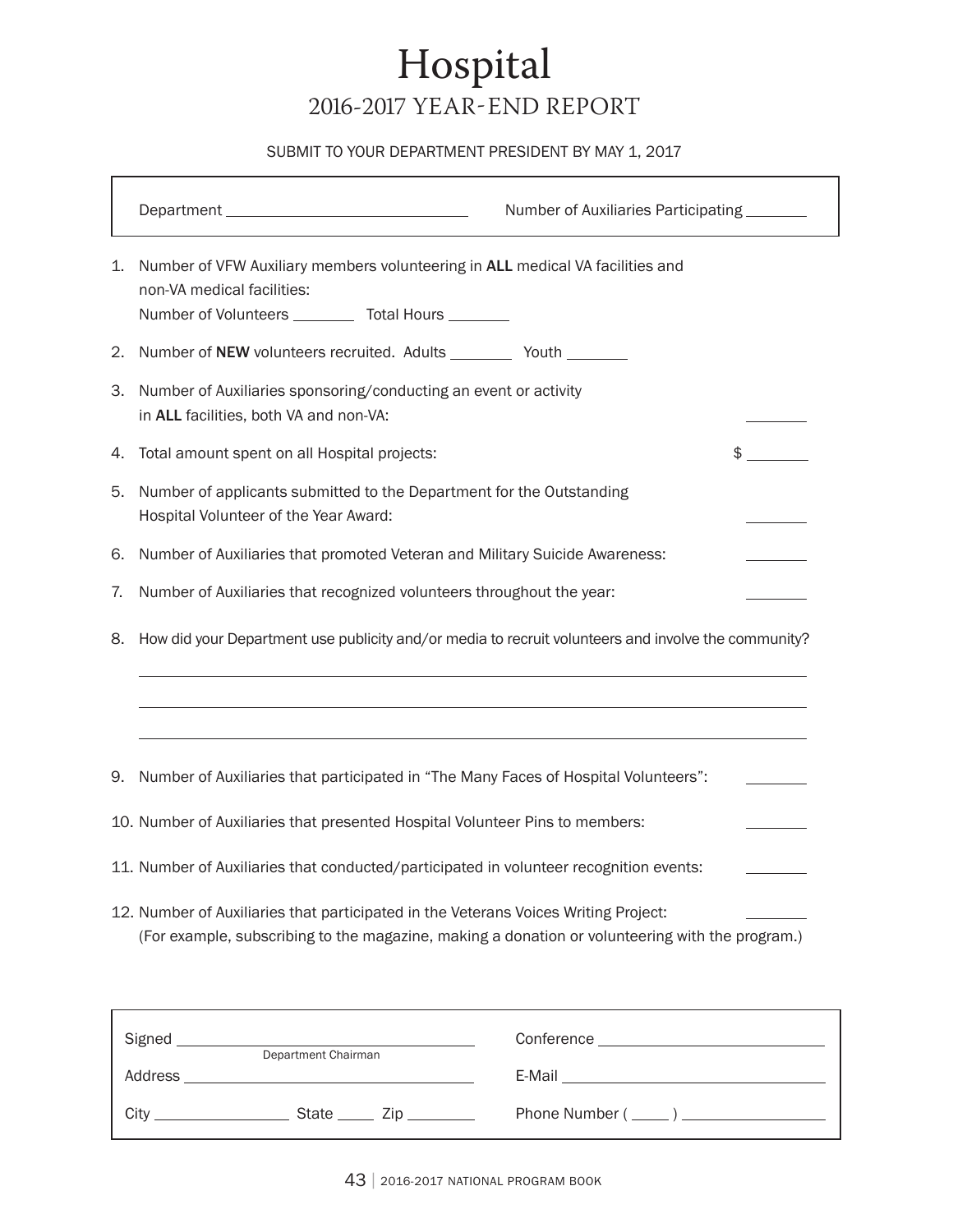## Legislative 2016-2017 Year-End Report

#### SUBMIT TO YOUR DEPARTMENT PRESIDENT BY MAY 1, 2017

 $\overline{a}$ 

 $\overline{a}$ 

 $\overline{a}$ 

 $\overline{a}$ 

Department Number of Auxiliaries Participating

- 1. How did your Department promote the VFW Priority Goals?
- 2. How did your Department encourage members to communicate with legislators on veterans' issues?
- 3. How many members subscribed to *Checkpoint* Newsletter?
- 4. How many members signed up for *VFW Action Corps*?
- 5. How did your Department communicate pending legislation and special legislative alerts?

|    | 6. Number of contacts made by members personally to legislators on veterans' issues:                              |
|----|-------------------------------------------------------------------------------------------------------------------|
|    |                                                                                                                   |
|    | Letters: ___________ Phone Calls: ________                                                                        |
| 7. | Number of Auxiliaries that worked to serve veterans and their families through<br>effective legislative advocacy: |
|    | 8. Number of members who attended events where they could interact with legislators:                              |
|    | 9. Number of Auxiliaries who promoted Get Out the Vote to their members and community:                            |

| Signed  | and the control of the control of the control of the control of the control of the control of the control of the | Conference ________________________ |
|---------|------------------------------------------------------------------------------------------------------------------|-------------------------------------|
|         | Department Chairman                                                                                              |                                     |
| Address | <u> 1980 - Andrea Andrew Maria (h. 1980).</u>                                                                    |                                     |
|         |                                                                                                                  |                                     |
| Citv    | State ______ Zip _________                                                                                       |                                     |
|         |                                                                                                                  |                                     |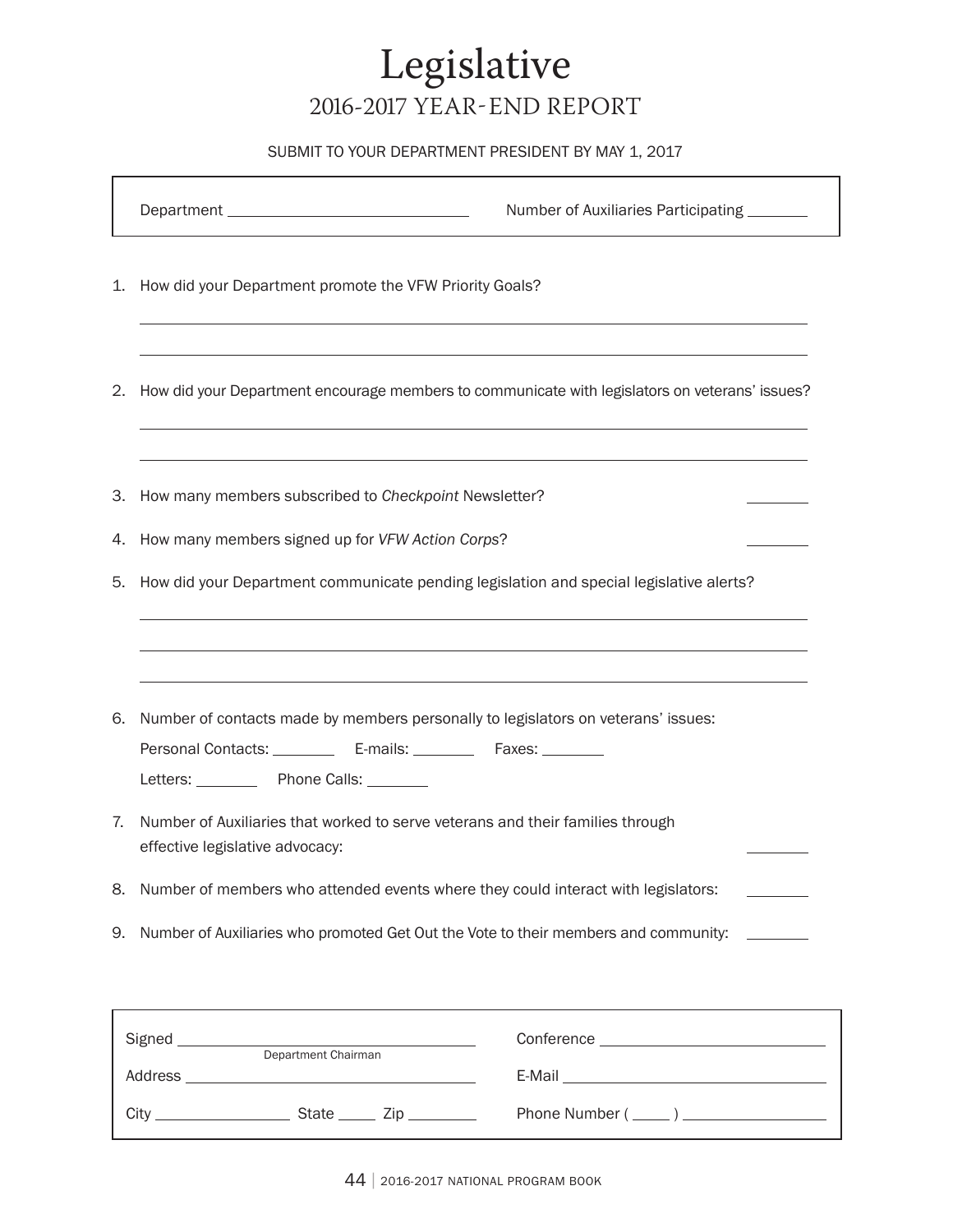## Membership & Leadership 2016-2017 Year-End Report

#### SUBMIT TO YOUR DEPARTMENT PRESIDENT BY MAY 1, 2017

|    |                                                                                                                                                                                                    | Number of Auxiliaries Participating _______                                                                   |  |
|----|----------------------------------------------------------------------------------------------------------------------------------------------------------------------------------------------------|---------------------------------------------------------------------------------------------------------------|--|
| 1. | How many Auxiliaries planned recruiting events?                                                                                                                                                    |                                                                                                               |  |
| 2. | Total number of recruiting events for all Auxiliaries:                                                                                                                                             |                                                                                                               |  |
|    | 3. How many Auxiliaries used the following methods to collect annual dues?<br>Phone Calls: ____________ E-mails: ____________ Letters/postcards: _________<br>Face-to-face conversations: ________ |                                                                                                               |  |
|    | 4. How many Auxiliaries offered incentives to their members for renewing early?                                                                                                                    |                                                                                                               |  |
| 5. | How many Auxiliaries sent dues reminders/notices?                                                                                                                                                  |                                                                                                               |  |
| 6. | If your Department has a National Certified Recruiter Trainer (NCRT), how many<br>training sessions did he/she give at Department events?                                                          |                                                                                                               |  |
| 7. | How many times did your Department send dues notices/reminders during the year?                                                                                                                    |                                                                                                               |  |
| 8. | Did your Department offer any incentives to Auxiliaries for collecting dues early?<br>If so, please describe:                                                                                      |                                                                                                               |  |
| 9. | Does your Department offer a program for Auxiliaries similar to the Circle of Excellence,<br>such as Outstanding Auxiliary or All American?<br>If so, please describe:                             |                                                                                                               |  |
|    |                                                                                                                                                                                                    |                                                                                                               |  |
|    |                                                                                                                                                                                                    |                                                                                                               |  |
|    |                                                                                                                                                                                                    | E-Mail 2008 2009 2010 2021 2022 2023 2024 2022 2022 2023 2024 2022 2023 2024 2022 2023 2024 2022 2023 2024 20 |  |
|    |                                                                                                                                                                                                    |                                                                                                               |  |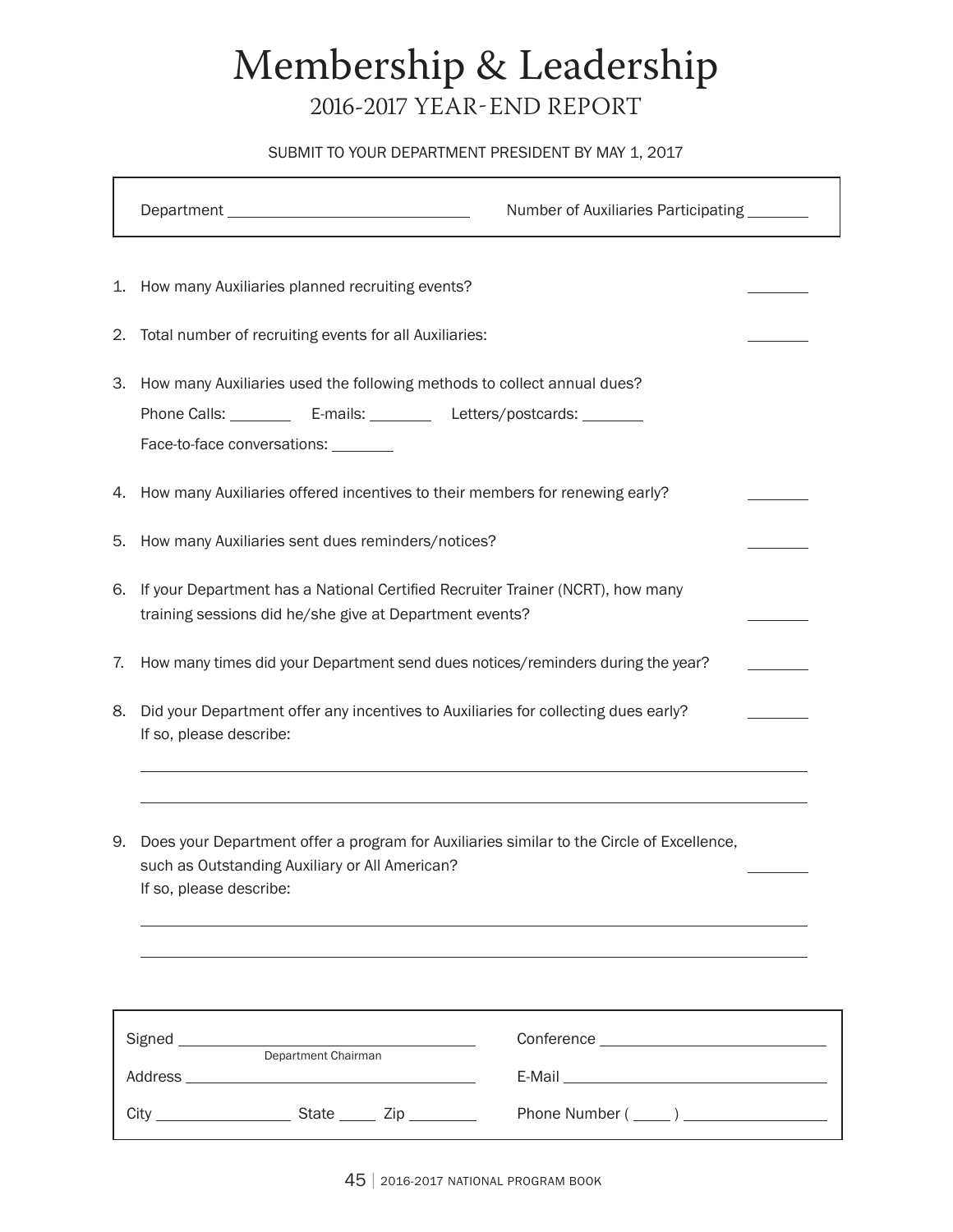## Scholarships 2016-2017 Year-End Report

#### SUBMIT TO YOUR DEPARTMENT PRESIDENT BY MAY 1, 2017

|    |                                                                                      | Number of Auxiliaries Participating _______                                                                   |               |
|----|--------------------------------------------------------------------------------------|---------------------------------------------------------------------------------------------------------------|---------------|
|    | YOUNG AMERICAN CREATIVE PATRIOTIC ART CONTEST                                        |                                                                                                               |               |
| 1. | Number of Auxiliaries that promoted the Patriotic Art Contest:                       |                                                                                                               |               |
| 2. | Number of Auxiliaries that submitted an entry:                                       |                                                                                                               |               |
| З. | Number of students who submitted an entry to the Auxiliaries:                        |                                                                                                               |               |
| 4. | Number of entries judged on the Department level:                                    |                                                                                                               |               |
| 5. | Total dollar amount awarded by                                                       |                                                                                                               |               |
|    |                                                                                      | Auxiliary level awards:                                                                                       | $\frac{1}{2}$ |
|    |                                                                                      | Department level awards:                                                                                      | $\frac{1}{2}$ |
|    | <b>CONTINUING EDUCATION SCHOLARSHIP</b>                                              |                                                                                                               |               |
| 1. | Number of Auxiliaries that participated in the Continuing Education Scholarship:     |                                                                                                               |               |
|    | (For example, distributed applications, publicized/promoted program, etc.)           |                                                                                                               |               |
|    | 2. How did your Department publicize/promote the Continuing Education Scholarship?   |                                                                                                               |               |
|    |                                                                                      |                                                                                                               |               |
|    |                                                                                      |                                                                                                               |               |
|    |                                                                                      |                                                                                                               |               |
|    |                                                                                      |                                                                                                               |               |
|    | <b>VOICE OF DEMOCRACY CONTEST</b>                                                    |                                                                                                               |               |
| 1. | Number of Auxiliaries that assisted their Posts in conducting the contest:           |                                                                                                               |               |
| 2. | Number of Auxiliaries that participated without having an entry:                     |                                                                                                               |               |
|    | Number of members involved ___________ Numbers of hours volunteered ________         |                                                                                                               |               |
|    | <b>PATRIOT'S PEN CONTEST</b>                                                         |                                                                                                               |               |
| 1. | Number of Auxiliaries that assisted their Posts in conducting the contest:           |                                                                                                               |               |
| 2. | Number of Auxiliaries that participated without having an entry:                     |                                                                                                               |               |
|    | Number of members involved __________ Numbers of hours volunteered _______           |                                                                                                               |               |
|    |                                                                                      |                                                                                                               |               |
|    | Number of Auxiliaries that publicized all these contests within their communities:   |                                                                                                               |               |
|    |                                                                                      |                                                                                                               |               |
|    | Number of Auxiliaries that hosted/co-hosted an awards ceremony to recognize awardees |                                                                                                               |               |
|    | and participants in all these contests:                                              |                                                                                                               |               |
|    |                                                                                      |                                                                                                               |               |
|    |                                                                                      |                                                                                                               |               |
|    |                                                                                      |                                                                                                               |               |
|    |                                                                                      | E-Mail 2008 2010 2021 2022 2023 2024 2022 2022 2023 2024 2022 2023 2024 2022 2023 2024 2022 2023 2024 2022 20 |               |

City State Zip Phone Number ( )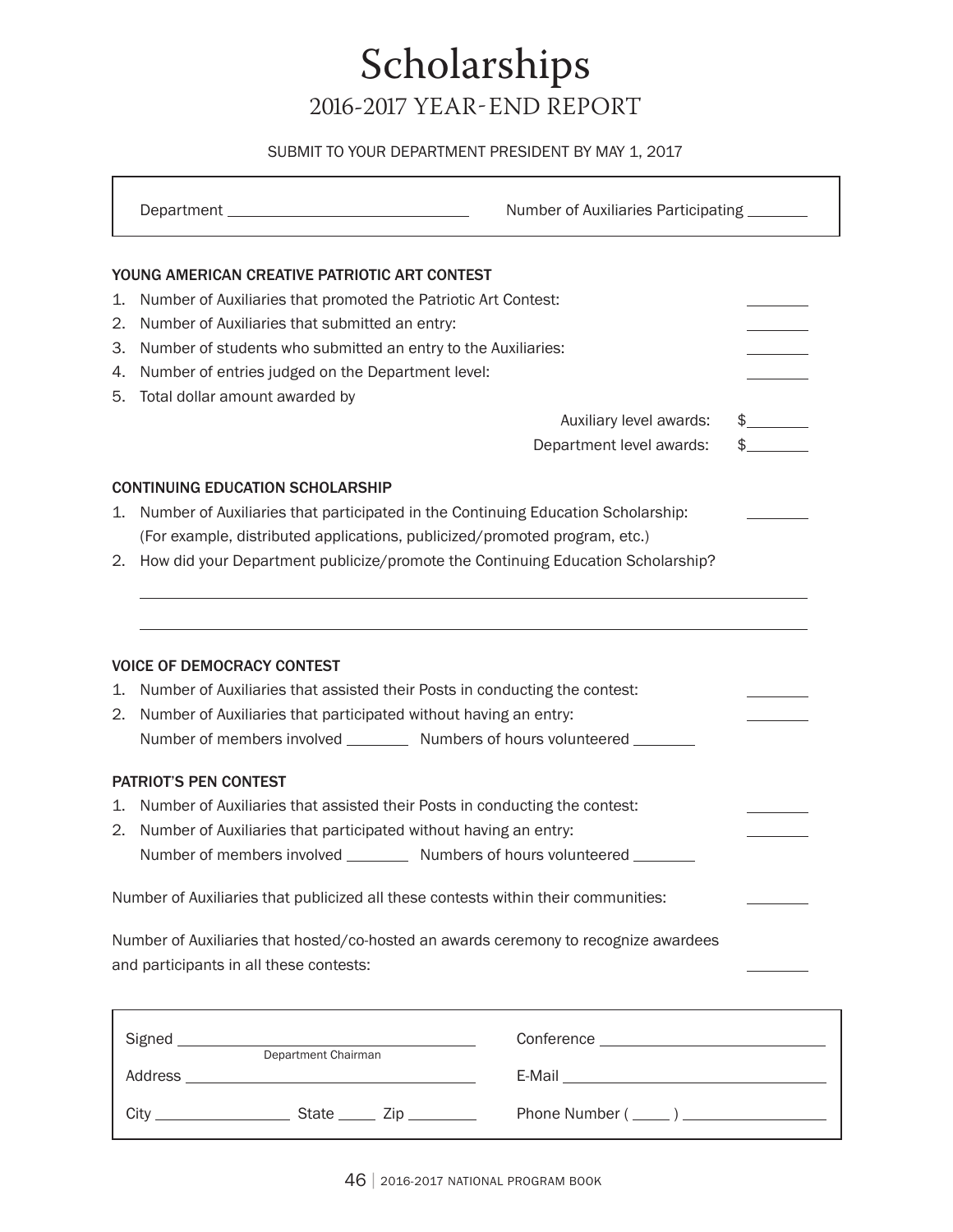## Veterans & Family Support 2016-2017 Year-End Report

#### SUBMIT TO YOUR DEPARTMENT PRESIDENT BY MAY 1, 2017

|    |                                                                                                                                                                                          | Number of Auxiliaries Participating _______                                                           |  |
|----|------------------------------------------------------------------------------------------------------------------------------------------------------------------------------------------|-------------------------------------------------------------------------------------------------------|--|
| 1. | Number of Auxiliaries that hosted/co-hosted with VFW fundraising activities for<br><b>National Veterans Service:</b>                                                                     |                                                                                                       |  |
| 2. | Number of Auxiliaries that hosted/co-hosted with the VFW fundraising activities<br>for VFW Veterans and Military Support Programs:<br>(For example, Unmet Needs, Operation Uplink, etc.) |                                                                                                       |  |
| 3. | How many Auxiliaries provided aid to veterans, active-duty military and/or<br>their families? (For example, meals, transportation, cards, packages, donations, etc.)                     | Total value of donations and goods/services provided:<br>No. of veterans/military personnel assisted: |  |
| 4. | Number of veterans and military personnel served and/or assisted by ALL ACTIVITIES<br>under this program:                                                                                |                                                                                                       |  |
| 5. | Number of Auxiliaries that promoted and/or made donations to the<br><b>VFW National Home:</b>                                                                                            | Amount Donated:                                                                                       |  |
| 6. | Number of Auxiliaries that promoted/used the "Buddy" <sup>®</sup> Poppy throughout the year:                                                                                             |                                                                                                       |  |
| 7. | How many "Buddy" <sup>®</sup> Poppy drives were held by Auxiliaries with or without the Post?                                                                                            |                                                                                                       |  |
| 8. | Number of Auxiliaries that participated in and/or sponsored events or projects<br>for homeless veterans:<br>(For example, Stand Downs, clothing drives, etc.)                            |                                                                                                       |  |
| 9. | Number of Auxiliaries that promoted the Sport Clips Help a Hero Scholarship:                                                                                                             |                                                                                                       |  |
|    | 10. Number of Auxiliaries that promoted the Military & Veteran Family Helpline from<br>the VFW National Home:                                                                            |                                                                                                       |  |
|    | 11. Number of Auxiliaries that promoted sharing the impact of our programs on<br>veterans, the military and their families:                                                              |                                                                                                       |  |
|    | Signed __________<br><u> 1980 - Johann Barbara, martxa alemaniar a</u>                                                                                                                   |                                                                                                       |  |
|    | Department Chairman                                                                                                                                                                      |                                                                                                       |  |
|    |                                                                                                                                                                                          | Phone Number $(\_\_)$                                                                                 |  |